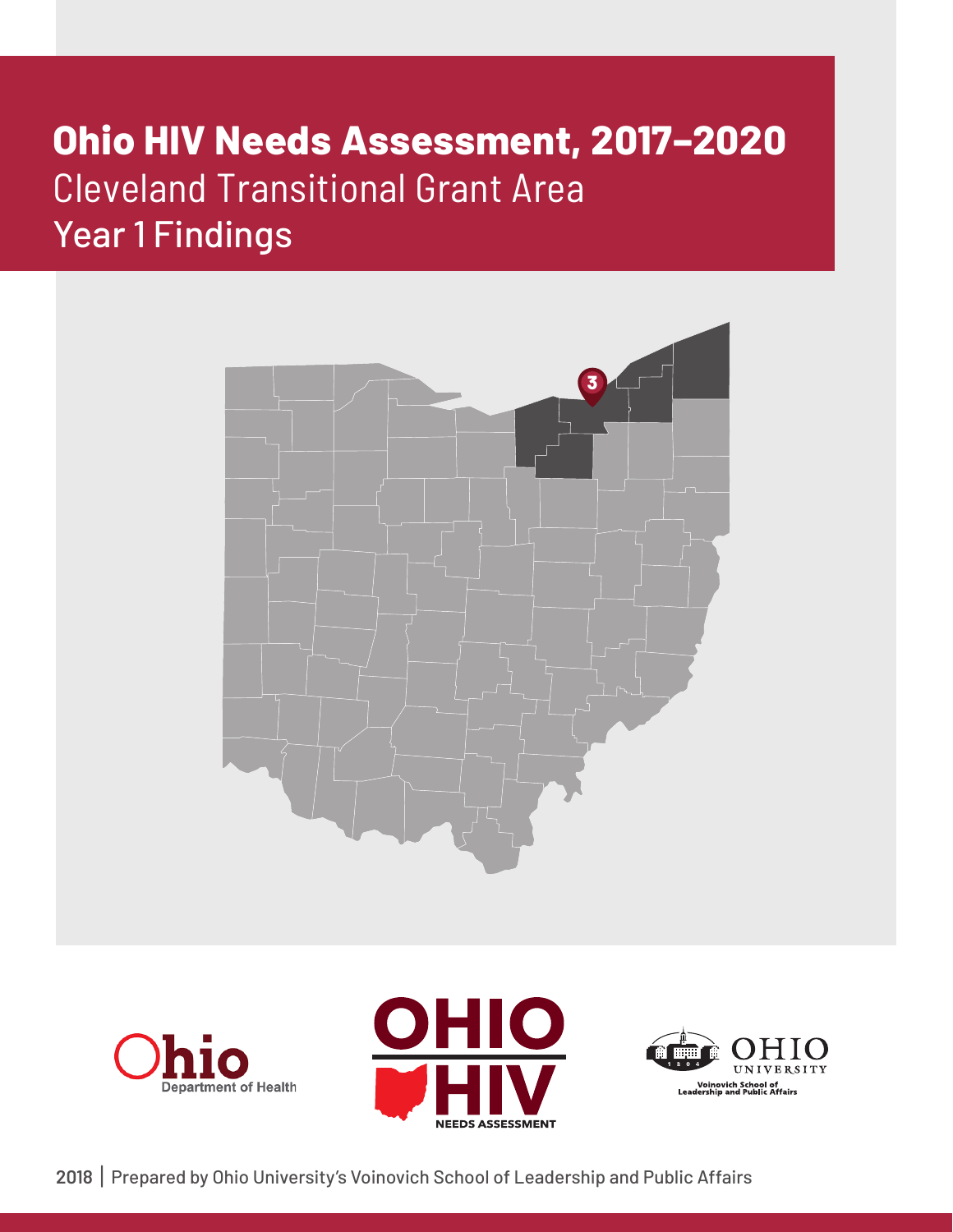# **Cleveland TGA/Region 3**

**ASHTABULA, CUYAHOGA, GEAUGA, LAKE, LORAIN, AND MEDINA COUNTIES**

During the summer of 2018, researchers from Ohio University conducted seven focus groups and 18 interviews with two key populations in the Cleveland Transitional Grant Area (TGA): people living with HIV/AIDS (PLWHA) and people who are HIV-negative but at high risk for contracting the virus (HRN). In total, 111 PLWHA and high-risk individuals participated in the needs assessment. Ten of the PLWHA were out of care. This report details the main findings from the research conducted in this region. A larger, statewide report is also available.



**PREVENTION:** Participants identified a need for more frank communication between potential sexual partners, and between individuals and their medical care providers. Awareness of PrEP was generally good among participants, though there was little awareness of PEP. Some PLWHA were familiar with the U=U message, though many expressed concern that the message of U=U might prompt risky behavior.



**DIAGNOSIS:** Generally, participants highlighted the need for confidentiality, accurate information, and emotional support during the diagnosis period. Few participants indicated knowledge about in-home tests, and some expressed reservations about accuracy and cost, as well as lack of support if the test were positive. Some participants wanted more information on assisting partners who are diagnosed and accessing PrEP.



**LINKAGE TO CARE:** Many participants reported satisfactory experiences with referral to HIV specialists after being diagnosed*.* However, some reported undergoing a period of denial that prevented immediate engagement with specialists. Access to accurate treatment information and the support of counselors facilitate linkage to care.



**RETENTION IN CARE:** Positive relationships with doctors, staff, and HIV case managers facilitate retention in care. Financial support and insurance coverage were identified as critical to maintaining care. For individuals with undetectable viral loads, maintaining that status was a motivator for staying on medication and in care.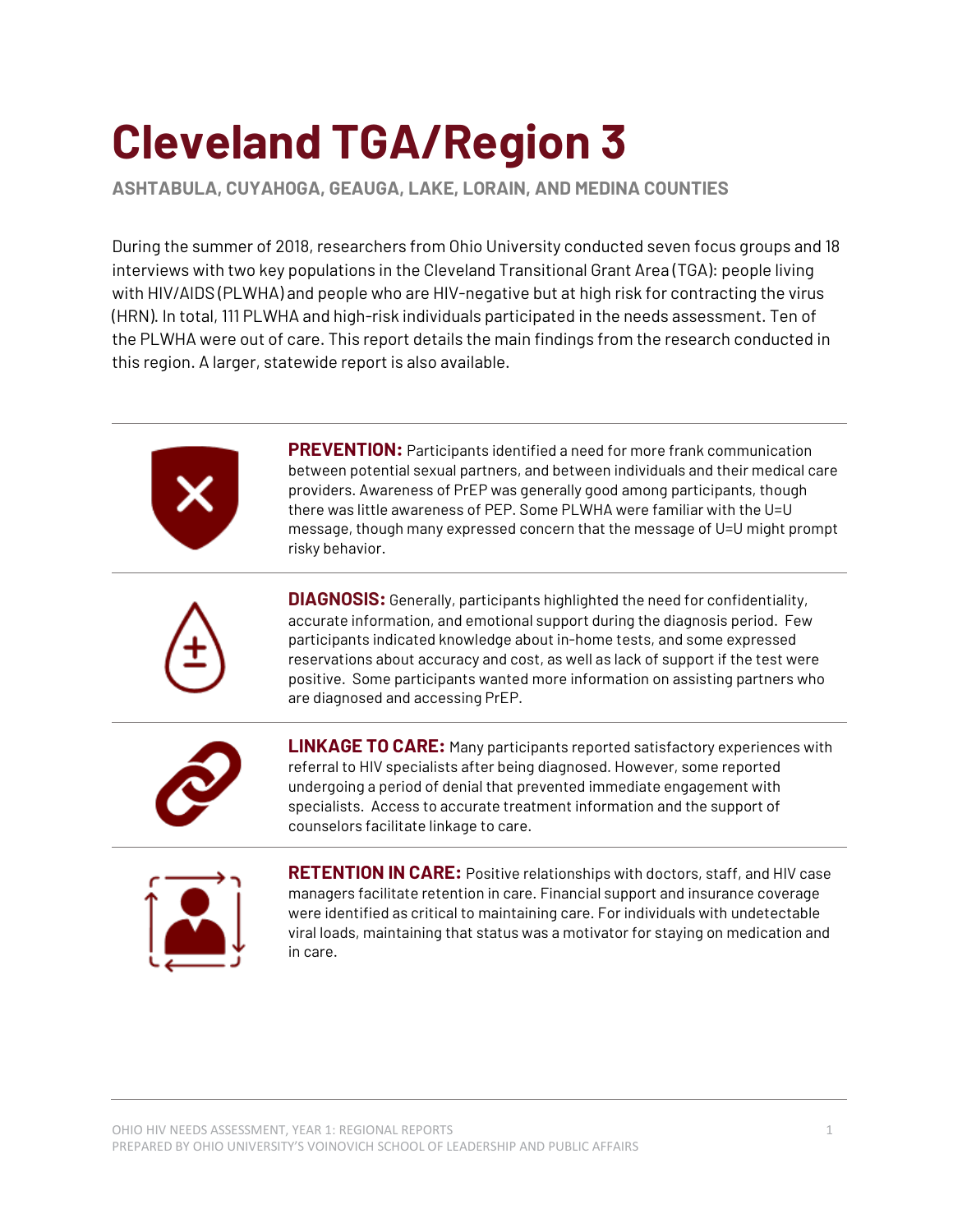

**ART INITIATION:** Most PLWHA who were diagnosed in the last several years were prescribed ART when initiating care. For this reason, most of the factors that affect linkage to care can also influence ART initiation. Cost of medications and lack of insurance, as well as denial and depression, could delay ART initiation on the part of PLWHA.



**VIRAL SUPPRESSION:** Generally, participants reported that they had developed strategies for adhering to medication regimens. Some use reminders or other triggers, including phone apps or alarms. As noted above, participants also generally understand the importance of taking medication as prescribed. Those with undetectable viral loads appeared to be especially motivated. Mental health challenges were the most common reason for not adhering to medication regimens.

## **Cleveland TGA/Region 3 Sample**

| than the total who participated. | Note: This data is based on the questionnaires<br>completed by participants. Some participants<br>declined to complete the questionnaire, so the total<br>number of people represented in this data is smaller | <b>PLWHA</b>                            | <b>HRN</b>     |
|----------------------------------|----------------------------------------------------------------------------------------------------------------------------------------------------------------------------------------------------------------|-----------------------------------------|----------------|
| <b>Participants</b>              | <b>Total Number</b>                                                                                                                                                                                            | 86                                      | 4              |
| <b>Counties</b>                  | Participants' Counties<br>of Residence                                                                                                                                                                         | Ashtabula<br>Cuyahoga<br>Lake<br>Lorain | Cuyahoga       |
| Age                              | Median                                                                                                                                                                                                         | 55                                      | 40             |
|                                  | Majority Range                                                                                                                                                                                                 | $51 - 70$                               | $21 - 60$      |
| Race                             | White                                                                                                                                                                                                          | 28                                      | 2              |
|                                  | <b>Black</b>                                                                                                                                                                                                   | 50                                      | $\overline{2}$ |
|                                  | American Indian                                                                                                                                                                                                | 1                                       | $\mathsf 0$    |
|                                  | Hispanic                                                                                                                                                                                                       | 7                                       | 1              |
|                                  | Not Hispanic                                                                                                                                                                                                   | 68                                      | $\overline{2}$ |
| Gender                           | Cis Male                                                                                                                                                                                                       | 52                                      | 3              |
|                                  | Cis Female                                                                                                                                                                                                     | 29                                      | 0              |
|                                  | Transgender (M-F)                                                                                                                                                                                              | $\overline{2}$                          | 0              |
|                                  | Other                                                                                                                                                                                                          | 1                                       | 1              |

#### *Continued on next page*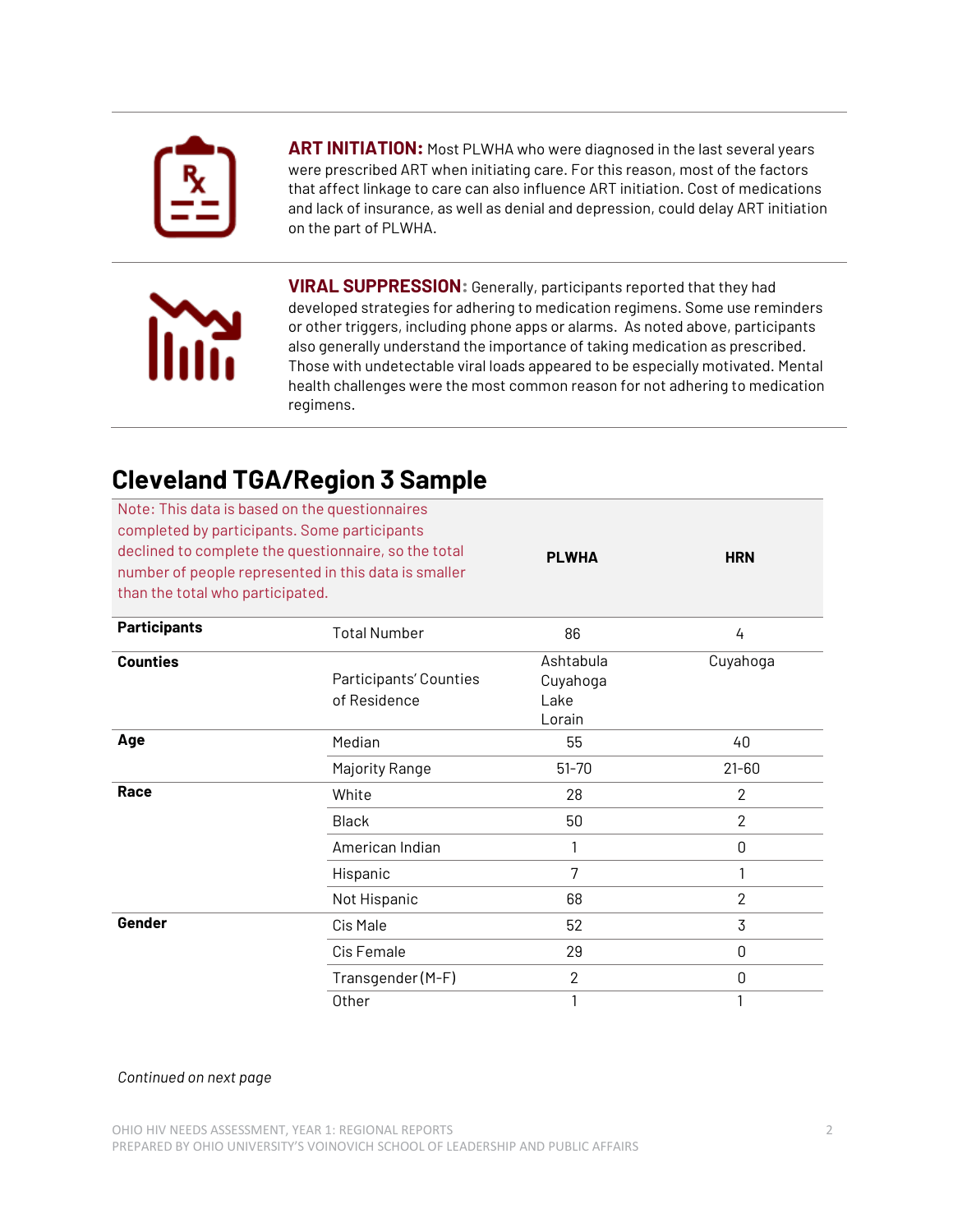Region 3 sample continued

| <b>Sexual Orientation</b> | Gay/Lesbian          | 34             | $\overline{3}$ |
|---------------------------|----------------------|----------------|----------------|
|                           | Heterosexual         | 37             | 1              |
|                           | Bisexual             | 5              | $\mathsf 0$    |
|                           | No Term Used         | 4              | $\mathsf 0$    |
|                           | Any Other Label      | $\mathbf{2}$   | $\mathsf 0$    |
|                           | No Answer Given      | $\overline{2}$ | $\mathsf 0$    |
| <b>Income</b>             | Under \$15,000       | 32             |                |
|                           | \$15,000 to \$24,999 | 12             | $\mathbf 0$    |
|                           | \$25,000 to \$34,999 | 4              | 0              |
|                           | \$35,000 to \$49,999 | 3              | 0              |
|                           | \$50,000 to \$74,999 | $\overline{2}$ | $\mathsf 0$    |
|                           | \$75,000 to \$99,000 | 0              | $\mathbf{2}$   |
| <b>Overall Health</b>     | Excellent            | 12             | 0              |
|                           | Very Good            | 18             | 0              |
|                           | Good                 | 28             | $\overline{2}$ |
|                           | Fair                 | 21             | 1              |
|                           | Poor                 | 3              | 0              |

## **Discussion of main themes for the region**

## **Prevention Knowledge**

Among the high-risk participants, awareness was high regarding the risk of contracting HIV through unsafe sex practices or by sharing contaminated injection equipment. Participants argued that others' knowledge could be improved by more

clear and frank communications between patients and medical care providers when it comes to sexual practices and STI prevention. High-risk participants, along with PLWHA, also called for more frank discussions among potential partners about HIV status and prevention methods.

## **Testing**

High-risk participants were very aware of the need for regular HIV testing, but indicated that more could be done to encourage others to be tested. As with prevention knowledge, they reported that medical care providers

**But sometimes for some doctors, having real conversations about sex is uncomfortable for them.**  *-Region 3 PLWHA*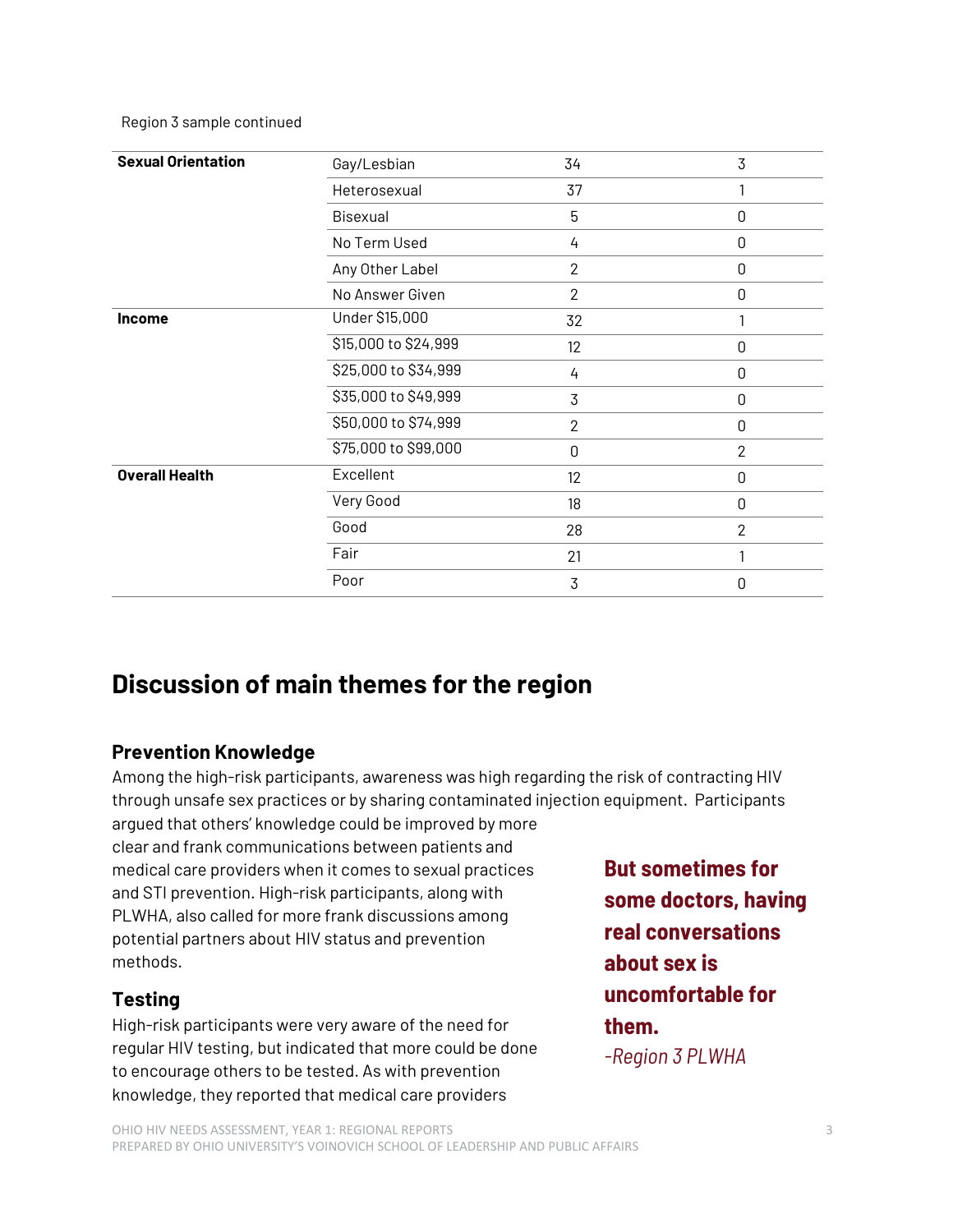should do more to encourage their patients to be tested. They also indicated that people looking for testing are often hesitant to go to known STI testing sites because of the stigma associated with them.

## **PrEP, PEP, U=U**

Although there was very little awareness of post-exposure prophylaxis (PEP) in the region, there was a good degree of awareness of pre-exposure prophylaxis (PrEP). Some of the high-risk participants were in the process of seeking out information about PrEP, one high-risk participant was taking PrEP, and multiple PLWHA expressed a desire for financial help acquiring PrEP for their partners. Some PLWHA reported that they only have sexual partners who are either living with HIV or taking PrEP. This is in part because of fear of criminal sanctions. There were, however, PLWHA who were not aware of PrEP, and those PLWHA who serve as peer mentors indicated that many of the newly diagnosed PLWHA they work with are not aware of PrEP.

There was a moderate amount of awareness of the "undetectable equals untransmittable" (U=U) awareness campaign among PLWHA participating in the research. Some reported that they share this information with others to counter stigma based in fear of contagion. Others expressed concern that the message would allow some PLWHA to rationalize risky behavior: *"With U=U, some conversations I had with some individuals, they still use that to not protect themselves. I say you still need to protect yourself even with that, regardless."*

## **Diagnosis**

PLWHA described a variety of experiences being diagnosed, many of which were traumatic or distressing. For those diagnosed in recent years, though, the process through which they have received their diagnoses generally appears to have been more supportive. There are exceptions, though. One PLWHA who recently received her diagnosis from a plasma donation center reported being treated rudely and offered no information or support.

## **Stigma**

Stigma was a significant factor in discussions with Region 3 study participants. One PLWHA summed it up, saying, *"Stigma is still the overarching theme about staying in care, dropping out of care, [and] participating in potentially risky sexual behaviors."*

Stigma affects how high-risk individuals access testing. One high-risk participant reported that when you go to *"…[a] dedicated STD or HIV testing facility, everybody knows what that facility is, and I'm walking in there and walking out to find in doing so, there's gonna be a stigma on that facility."*

Stigma can also affect the manner in which individuals access care and medication. One PLWHA reported that his doctor's office allowed him to use a side door to get into the facility. Another PLWHA reported that he would rather go to a **I can't say anything. I can't go to groups. I can't support people close in my area, because if I say something there is stigma about it and I might be out of a job. It puts my family at risk, our housing at risk, our kids at risk, which is a risk I cannot take.**  *-Region 3 PLWHA*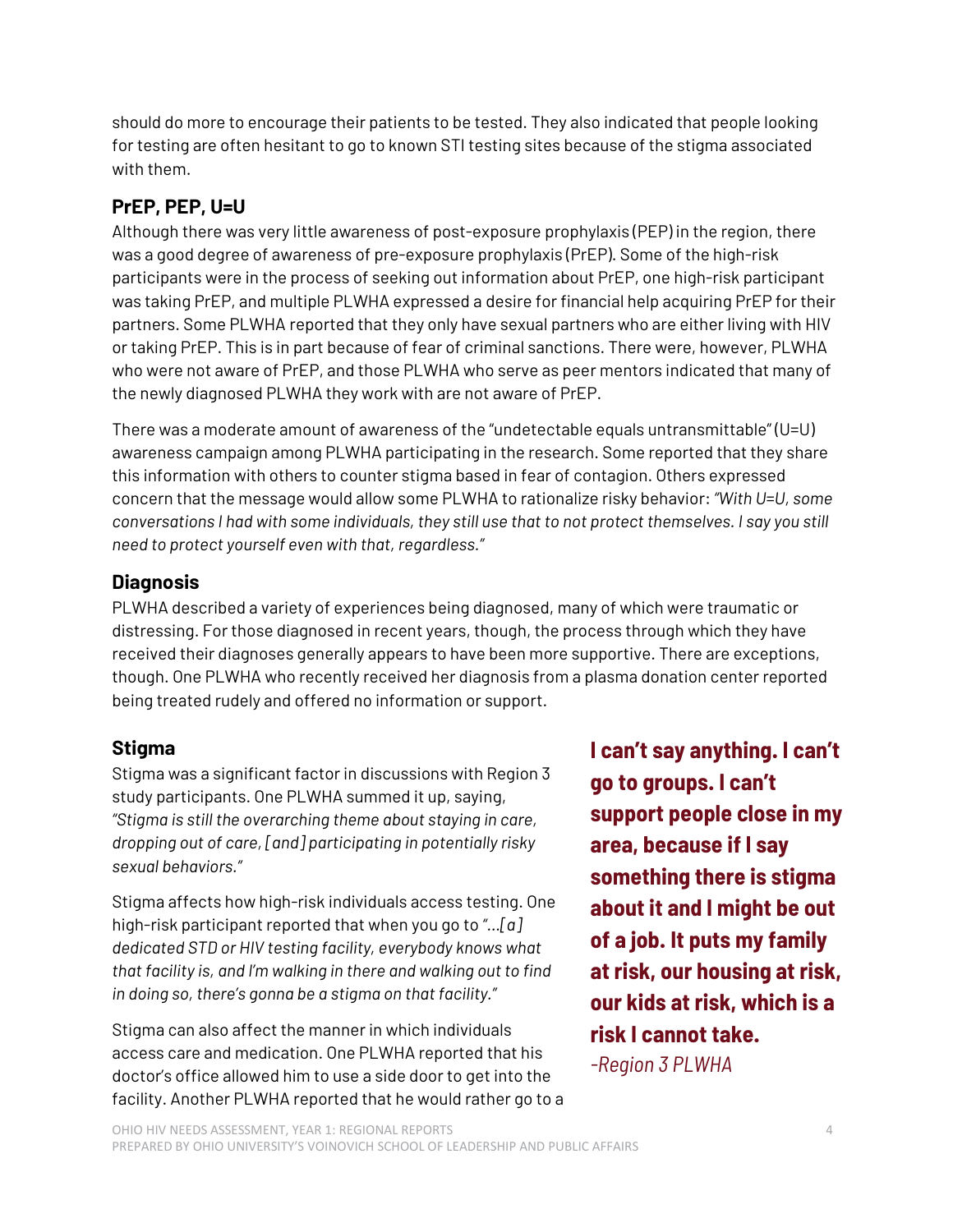pharmacy than have his medications delivered to his home: *"I come right here and get them. Because I don't want my neighbors to look at me sideways and steal my medication."*

Several PLWHA participants reported hiding their status from their parents, siblings, children, and other close family members who are *"judgmental"* and *"ignorant"* about the disease.

Others shared issues with medical staff when diagnosed or receiving treatment. One noted, *"So I felt like that I was being … criminalized… like we were some type of criminals."* 

Stigma also created a sense of isolation for some participants with one individual saying, "*People were afraid to touch you. There were no services whatsoever….Totally ostracized."*

## **Over 60% of PLWHA indicated they have difficulty telling people about their HIV status. Almost 50% hide their status from others.**



% of PLWHA agreeing with statements

## **Mental health**

Closely related to stigma and social isolation, depression appeared to be a common issue for PLWHA in the region. One respondent described a typical need for many PLWHA: *"I had to start seeing a mental health [provider] for my depression, because the depression came along with me not being able to deal with my HIV."* Some even reported thoughts of suicide as they dealt with not only their own diagnosis but also the loss of partners and friends due to HIV.

Study participants also discussed how they deal with the stress the disease adds to their lives,

emotionally as well as physically. Some spoke of specific steps they took to reduce stress and take care of themselves, such as purposefully adopting a positive attitude and seeking a healthier lifestyle overall, such as eating more wholesome foods. Others noted negative behaviors.

Mental health challenges—especially depression and denial—are the main reasons cited for delaying linkage to care. Many participants reported a period of denial immediately after

**I was in a lot of pity and guilt and denial when they said I was positive.**  *–Region 3 PLWHA*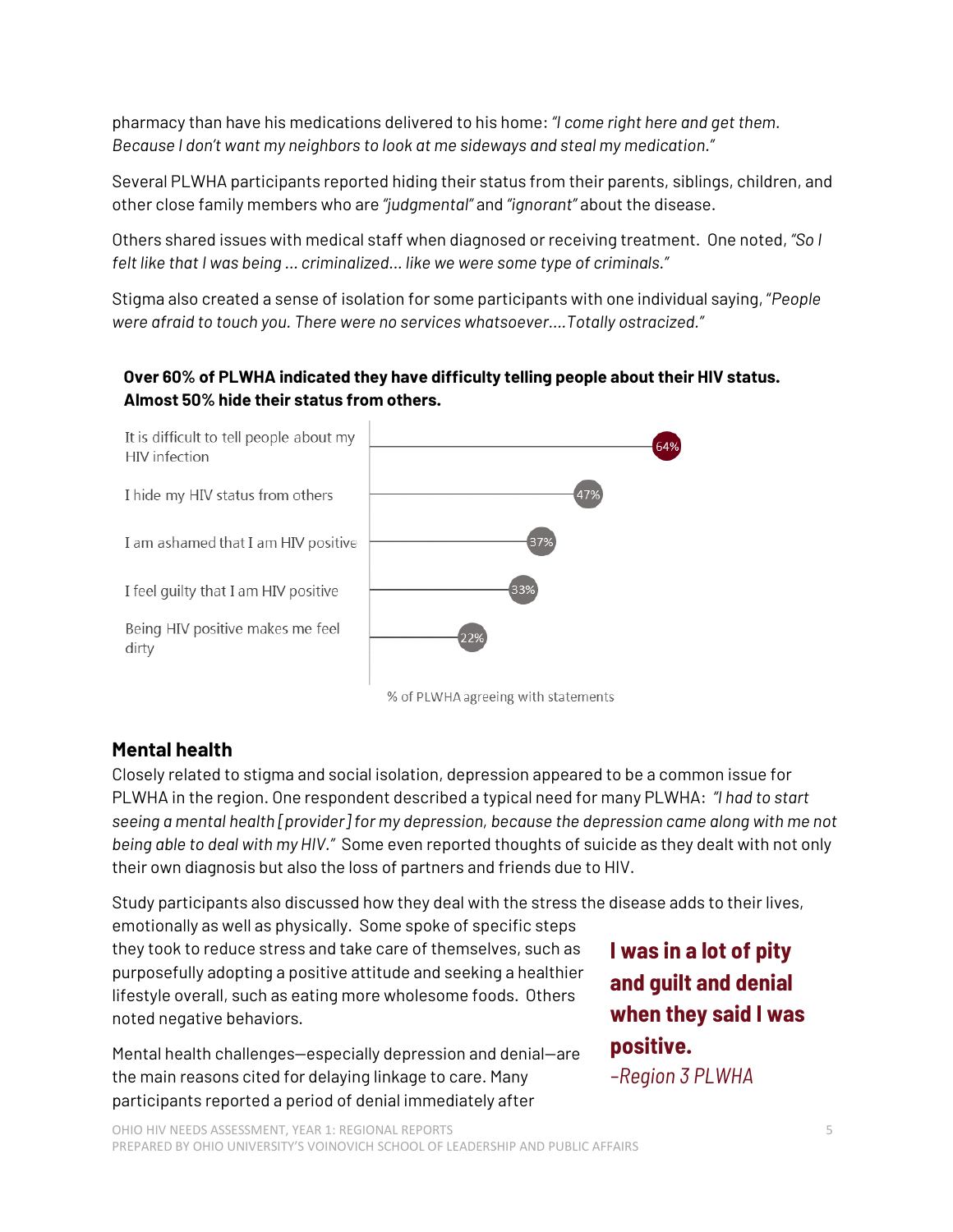diagnosis. One participant recalled, *"I stayed high so I wouldn't deal with what was going on with me…."* Another reported, *"I didn't know I was playing and risking my life and I didn't know the severity of it and I was really close to having AIDS. My stubbornness almost had me thinking that I was a superman and I could defeat it."*

Study participants discussed a complicated set of confounding situations and conditions. Further, one individual linked mental health and incarceration challenges faced by many with HIV. *"A lot of people with HIV have been incarcerated or have some mental health issues so they go hand in hand."*

## 55% 49% Feeling down, depressed, or hopeless Little interest or pleasure in doing things % PLWHA experiencing this during last 2 weeks

## **Roughly half of PLWHA reported experiencing depressive symptoms in the last two weeks.**

## **Education**

Participants, both high-risk and PLWHA, called for more education. Individuals identified a need for more information about risk factors. PLWHA recommended education for the general public about how HIV is transmitted, in order to counter the *"ignorance"* of family, friends, and the community. Some PLWHA called for more education about HIV for PLWHA: *"You have people living with HIV that don't know HIV 101. They don't know how it is transmitted, what the different classes of medication are, how they stop the virus. These are important things you need to know."* Participants recommended a wide set of mediums to provide education, including increased use of pamphlets, ads, and social media.

## **Support**

Building or identifying sources of support was crucial to many of the study participants in Region 3. Sources of support included HIV case managers, medical practitioners, pastors, friends, and family. Access to a variety of support networks was important to many participants.

## *Support groups*

Some study participants in the Cleveland area reported positive experiences with support groups, some of which are used to also provide relevant information and updates on treatments and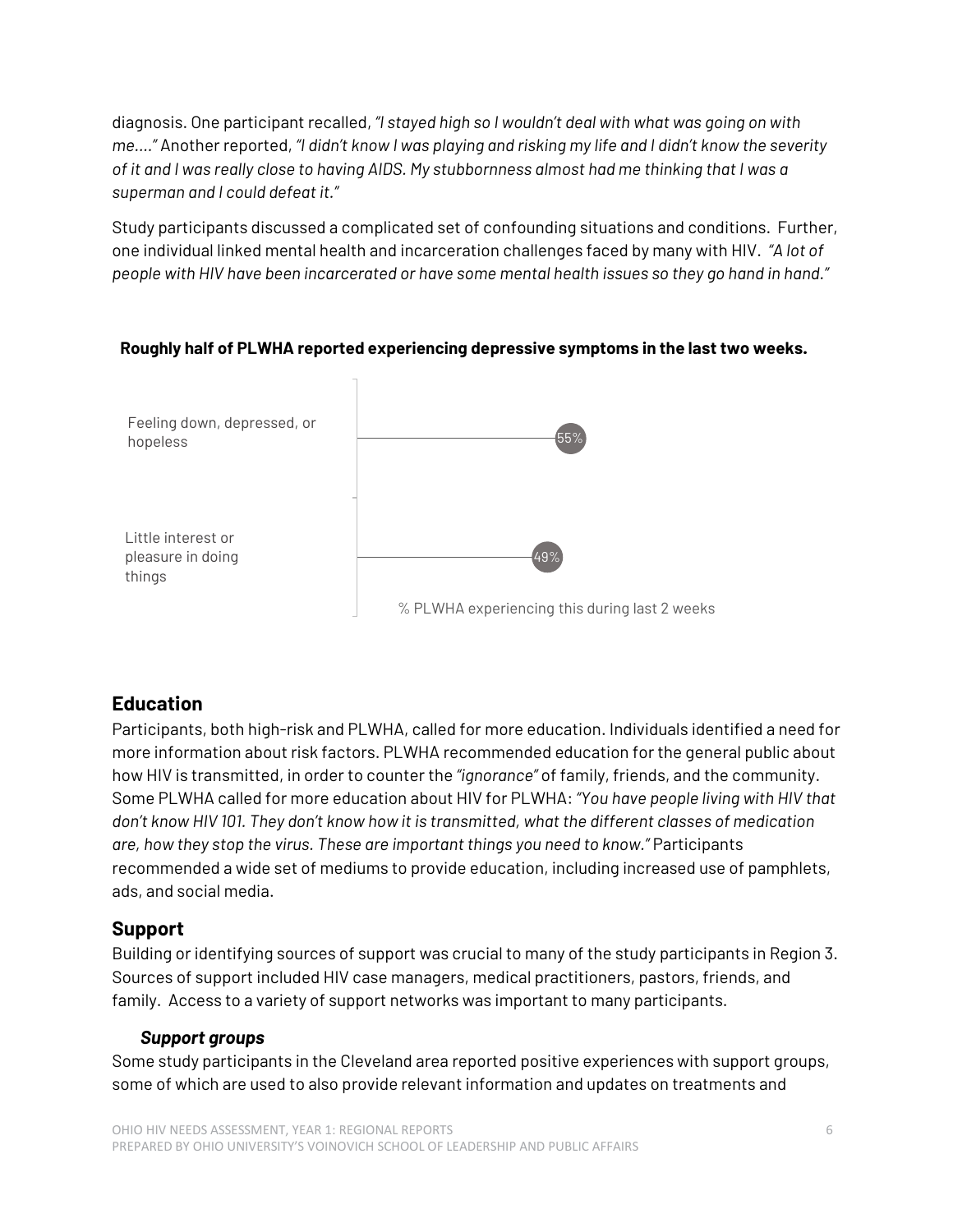services. Participants in more rural areas had the opposite experience, with little to no access to support groups.

Others discussed the importance of social connections with other individuals living with HIV. *"…They don't do what they used to do, which is, they had support groups….They had this thing called a healing weekend, that they would have, and you would go to them, and it was for people with HIV….There is bonding with other people who deal with the same situation and may be [able to] help each other."*

## *Emotional support*

While some participants received positive support from family, many others did not. Some stated that they could not share their status with family; others that did so noted that a lack of understanding about the disease led to emotional distance. This created frustration and negated a potential source of support. As one participant shared, *"It really tears me up on the inside not being able to share with my family, to get support."* One individual talked about the support he felt from his pet, noting that *"I really recommend anybody that is diagnosed, if they don't have a dog, they should get a dog."*

## **Less than half of PLWHA report that they often or always receive support from family members.**



% PLWHA reporting they always or often receive support

## *Financial support*

Finally, several individuals expressed appreciation for the financial resources that allow them to obtain medications and access doctors. This safety net is critical to remaining in care. When asked to describe his most important source of support, one PLWHA provided an answer similar to many others': *"Keeping my medicine is more important than anything right now. If I didn't have that, it just would be a mess. So I am glad that the insurance has helped me with that. It pays for my medicine."*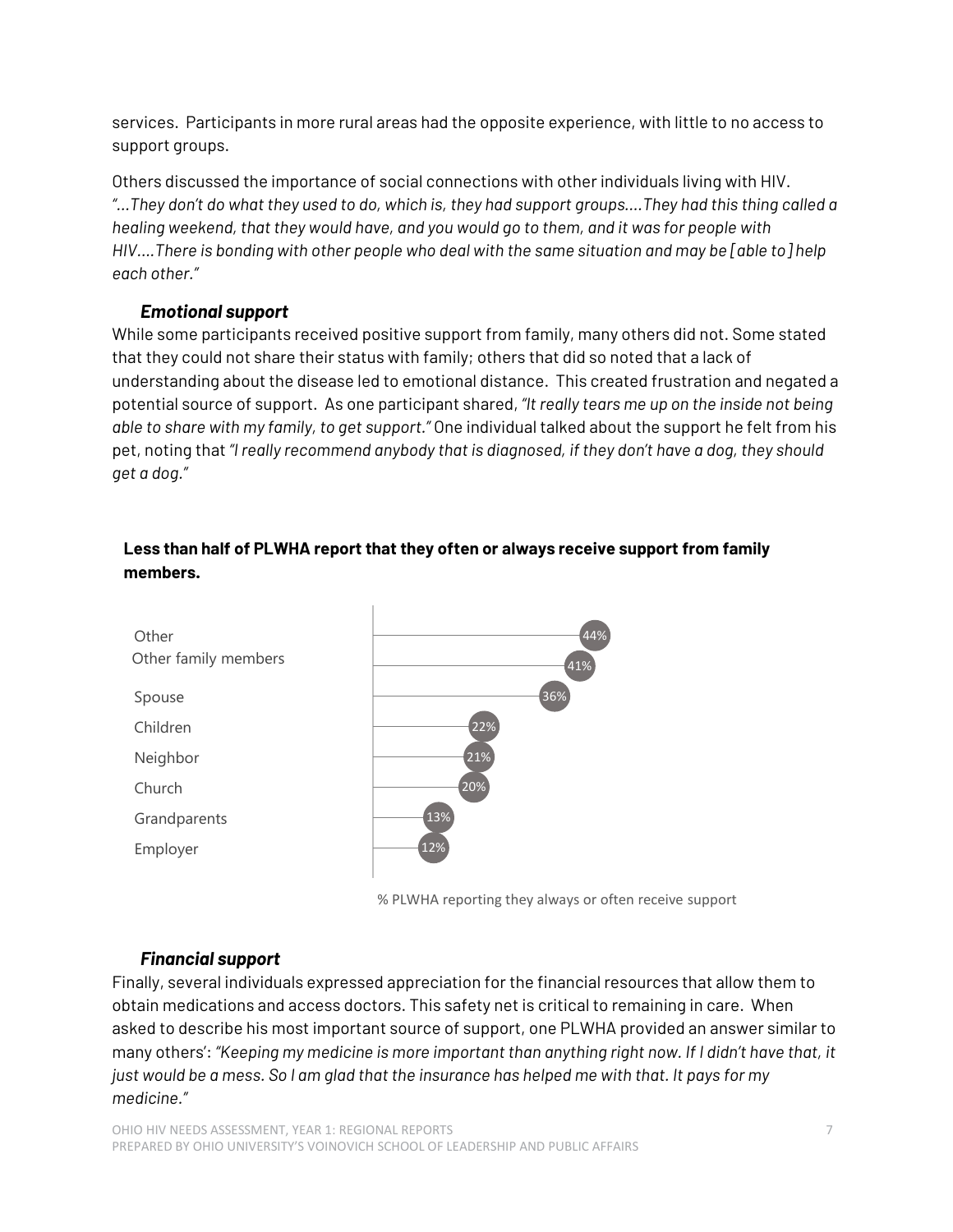#### *HIV case managers*

Especially in Lorain County and the surrounding area, PLWHA identified HIV case managers as vital to their retention in care. From social support to translation services to accessing Ryan White funding, HIV case managers connected PLWHA to necessary resources. Throughout the region, PLWHA made another observation that was common throughout the state, namely that HIV case managers are overextended, and as a result sometimes are not able to provide their clients with up-to-date information.

## **Relationship with Care Providers**

PLWHA's relationship with their providers varied, but many reported good relationships with them. Some reported poor experiences when diagnosed and subsequent delays in linkage to care, but most of those instances were not recent.

#### *Cultural Sensitivity*

Spanish-speaking PLWHA reported a need for more access to care providers who speak Spanish. PLWHA who are LGBTQ reported a need to be comfortable with providers and to be able to speak frankly about their sexual practices.

Related to this, a small group of participants called for more inclusion of PLWHA in planning, implementing, and assessing services for PLWHA. They also said that PLWHA should be financially compensated for the time they spend helping with these processes.

## **Bureaucratic Frustrations**

Several Region 3 participants expressed frustration with bureaucratic rules and requirements, not all of which were directly associated with their HIV status. Examples ranged from high co-pays for medicine, the inability to have someone pick up prescriptions for them, and the need for prior authorizations. "*Some insurances…specialty drug and some places you can only go to a certain pharmacy to get your medication or you might have a higher co-pay and if you don't understand about the co-pay cards that the manufacturers have for the medicine, then some people will not get their medication because they think they can't get it because they think they can't afford it."* The complexity of the overlapping bureaucracies that PLWHA have to navigate can be overwhelming. One PLWHA recalled trying to enroll in Medicaid: *"So much stuff is coming in the mail for me and I say I don't know what to do and I don't know about plan B or D and G."* When asked what might keep him from accessing care, one PLWHA responded, *"I guess keep[ing] up with my annual information. I see what services I can afford and that I am eligible for.. so that would be the only thing that would keep [me from accessing care]: the proper documents to allow me to receive assistance."*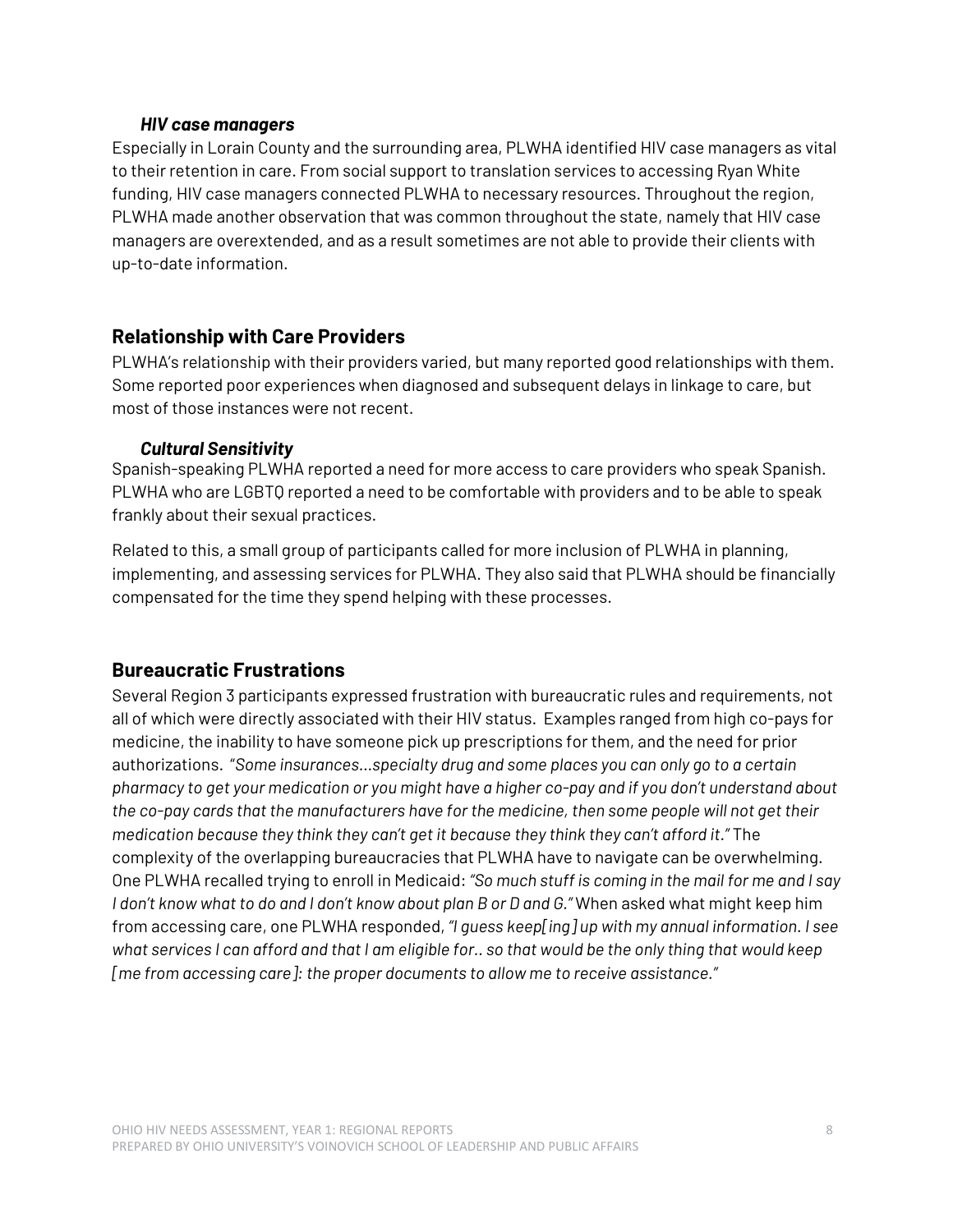## **Conclusion**

In Year 2 of the Ohio HIV Needs Assessment, a larger sample of high-risk individuals will be needed to assess whether the themes of good prevention awareness and lack of comfort with medical care providers is widespread. Given the number of PLWHA who are also aware of PrEP, it seems likely that there is in fact a good level of awareness of that prevention resource.

Most PLWHA appeared to be satisfied with the quality of their medical care, though affording the care and navigating the paperwork needed to access this care can be burdensome. Several of the main issues that were identified on a statewide level through the needs assessment affect this region as well. The mutually reinforcing phenomena of stigma, social isolation, and mental health challenges inhibit access to prevention and care services and affect the quality of daily life for PLWHA. As is the case in the rest of Ohio, PLWHA are asking for public education to counter the stigma they experience, more streamlined access to services, and continued financial assistance for medical care and basic needs.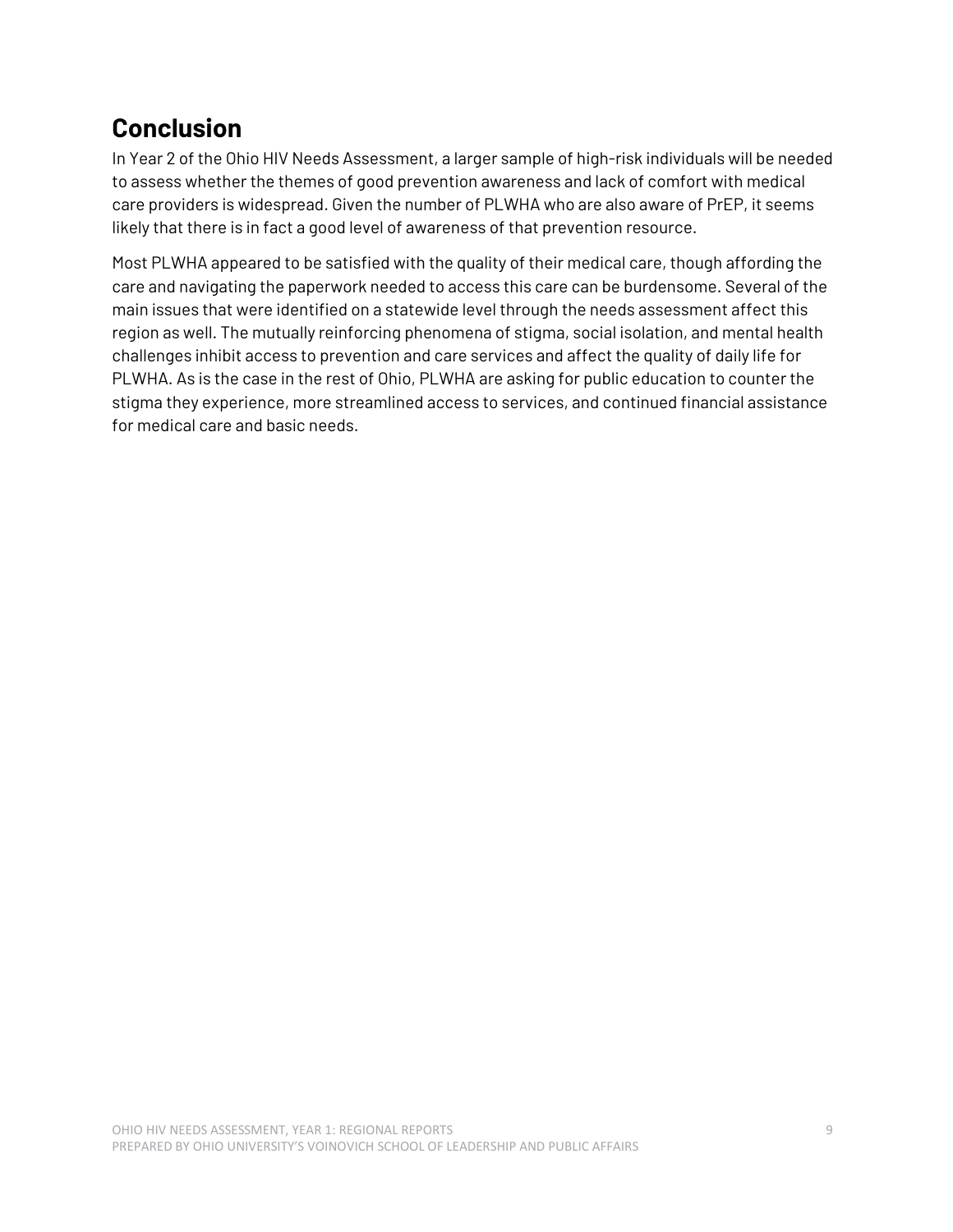# **Appendix A: Data Collection**

| County                       | <b>Population</b> | <b>Date</b> | <b>Focus Group or</b><br>Interview? |
|------------------------------|-------------------|-------------|-------------------------------------|
| Lorain                       | <b>PLWHA</b>      | 7/12/2018   | Focus Group                         |
| Cuyahoga (Cleveland<br>West) | <b>PLWHA</b>      | 7/16/2018   | Focus Group                         |
| Cuyahoga (Cleveland<br>West) | <b>PLWHA</b>      | 7/16/2018   | Focus Group                         |
| Cuyahoga (Cleveland<br>East) | <b>PLWHA</b>      | 7/23/2018   | Focus Group                         |
| Lake                         | <b>PLWHA</b>      | 8/7/2018    | Focus Group                         |
| Ashtabula                    | <b>PLWHA</b>      | 8/7/2018    | Interview                           |
| Cuyahoga                     | <b>HRN</b>        | 8/14/2018   | Interview                           |
| Cuyahoga                     | <b>PLWHA</b>      | 8/17/2018   | Interview                           |
| Cuyahoga                     | <b>PLWHA</b>      | 8/17/2018   | Interview                           |
| Cuyahoga                     | <b>PLWHA</b>      | 8/17/2018   | Interview                           |
| Cuyahoga                     | PI WHA            | 8/17/2018   | Interview                           |
| Cuyahoga                     | <b>PLWHA</b>      | 8/22/2018   | Interview                           |
| Cuyahoga                     | <b>PLWHA</b>      | 8/22/2018   | Interview                           |
| Cuyahoga                     | <b>PLWHA</b>      | 8/23/2018   | Interview                           |
| Cuyahoga                     | PI WHA            | 8/23/2018   | Interview                           |
| Cuyahoga                     | <b>PLWHA</b>      | 8/27/2018   | Interview                           |
| Cuyahoga                     | <b>PLWHA</b>      | 8/28/2018   | Interview                           |
| Cuyahoga                     | <b>PLWHA</b>      | 8/29/2018   | Interview                           |
| Cuyahoga                     | PI WHA            | 8/30/2018   | Interview                           |
| Cuyahoga                     | <b>PLWHA</b>      | 8/30/2018   | Interview                           |
| Cuyahoga                     | PLWHA             | 8/31/2018   | Interview                           |
| Cuyahoga                     | <b>HRN</b>        | 8/31/2018   | Interview                           |
| Cuyahoga                     | <b>HRN</b>        | 8/31/2018   | Interview                           |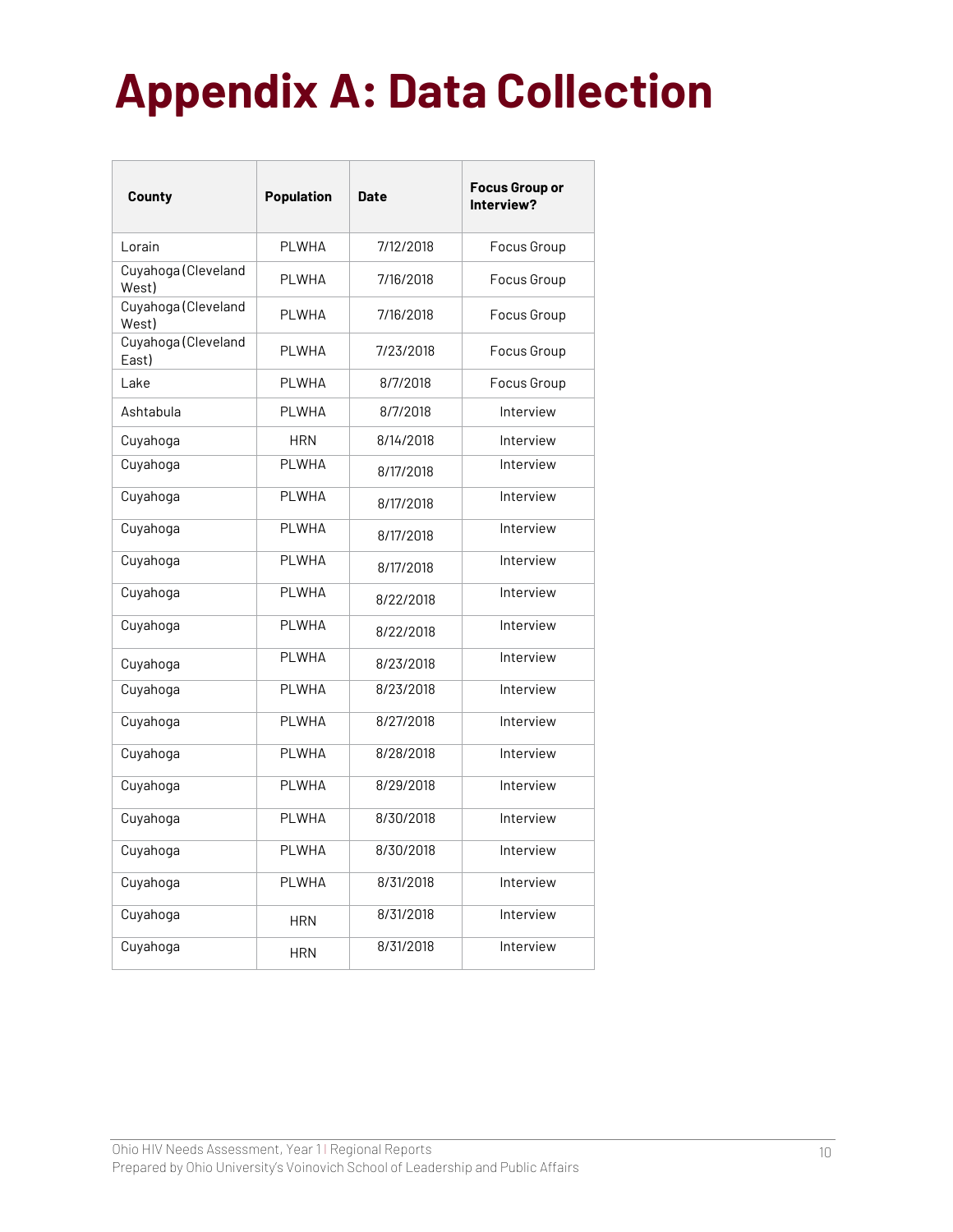# **Appendix B: PLWHA questionnaire**

#### **What county do you live in?**

\*Information for counties with 3 or less participants has been suppressed to protect the identity of participants. The total number of questionnaires per region is given in the final row.

| County        | Region<br>$\mathbf{1}$ | Region<br>$\overline{2}$ | <b>Region</b><br>$\overline{\mathbf{3}}$ | Region<br>4       | Region<br>5 | Region<br>6       | Region<br>7       | Region<br>8 | Region<br>9       | <b>Region</b><br>10 | Region<br>11 |
|---------------|------------------------|--------------------------|------------------------------------------|-------------------|-------------|-------------------|-------------------|-------------|-------------------|---------------------|--------------|
| Allen         | $\ast$                 | $\ast$                   | $\ast$                                   | $\ast$            | $\ast$      | $\ast$            | $\ast$            | $\ast$      | $\ast$            | 4                   | $\ast$       |
| Ashtabula     | $\ast$                 | $\ast$                   | $\overline{7}$                           | $\ast$            | $\ast$      | $\ast$            | $\ast$            | $\ast$      | $\ast$            | $\ast$              | $\ast$       |
| Athens        | $\ast$                 | $\ast$                   | $\ast$                                   | $\ast$            | $\ast$      | $\ast$            | $\ast$            | $\ast$      | $\ast$            | $\ast$              | $\ast$       |
| <b>Butler</b> | $\ast$                 | $\ast$                   | $\ast$                                   | $\ast$            | $\ast$      | $\ast$            | $\ast$            | $\ast$      | $\ast$            | $\ast$              | $\ast$       |
| Champaign     | $\ast$                 | $\ast$                   | $\ast$                                   | $\ast$            | $\ast$      | $\ast$            | $\ast$            | $\ast$      | $\ast$            | $\ast$              | $\ast$       |
| Clermont      | $\ast$                 | $\ast$                   | $\ast$                                   | $\ast$            | $\ast$      | $\ast$            | $\ast$            | $\ast$      | $\ast$            | $\ast$              | $\ast$       |
| Cuyahoga      | $\ast$                 | $\ast$                   | 56                                       | $\ast$            | $\ast$      | $\ast$            | $\ast$            | $\ast$      | $\ast$            | $\ast$              | $\ast$       |
| Crawford      | $\overline{\ast}$      | $\ast$                   | $\ast$                                   | $\overline{\ast}$ | $\ast$      | $\overline{\ast}$ | $\overline{\ast}$ | $\ast$      | $\ast$            | $\ast$              | $\ast$       |
| Defiance      | $\ast$                 | $\ast$                   | $\ast$                                   | $\ast$            | $\ast$      | $\ast$            | $\ast$            | $\ast$      | $\ast$            | $\ast$              | $\ast$       |
| Erie          | $\ast$                 | $\ast$                   | $\ast$                                   | $\ast$            | $\ast$      | $\ast$            | $\ast$            | $\ast$      | $\ast$            | $\ast$              | $\ast$       |
| Fairfield     | $\ast$                 | $\ast$                   | $\ast$                                   | $\ast$            | $\ast$      | $\ast$            | $\ast$            | $\ast$      | $\ast$            | $\ast$              | $\ast$       |
| Franklin      | $\overline{\ast}$      | $\ast$                   | $\ast$                                   | $\ast$            | $\ast$      | $\ast$            | $\ast$            | $\ast$      | $\ast$            | $\ast$              | 23           |
| Hamilton      | $\ast$                 | $\ast$                   | $\ast$                                   | $\ast$            | $\ast$      | $\ast$            | $\ast$            | 18          | $\ast$            | $\ast$              | $\ast$       |
| Hardin        | $\ast$                 | $\ast$                   | $\ast$                                   | $\ast$            | $\ast$      | $\ast$            | $\ast$            | $\ast$      | $\ast$            | $\ast$              | $\ast$       |
| Highland      | $\ast$                 | $\ast$                   | $\ast$                                   | $\ast$            | $\ast$      | $\ast$            | $\ast$            | $\ast$      | $\ast$            | $\ast$              | $\ast$       |
| Lake          | $\ast$                 | $\ast$                   | $\overline{4}$                           | $\ast$            | $\ast$      | $\ast$            | $\ast$            | $\ast$      | $\ast$            | $\ast$              | $\ast$       |
| Lawrence      | $\ast$                 | $\ast$                   | $\ast$                                   | $\ast$            | $\ast$      | $\ast$            | $\ast$            | $\ast$      | $\ast$            | $\ast$              | $\ast$       |
| Lorain        | $\ast$                 | $\ast$                   | 19                                       | $\ast$            | $\ast$      | $\ast$            | $\ast$            | $\ast$      | $\ast$            | $\ast$              | $\ast$       |
| Lucas         | 10                     | $\ast$                   | $\ast$                                   | $\ast$            | $\ast$      | $\ast$            | $\ast$            | $\ast$      | $\ast$            | $\ast$              | $\ast$       |
| Mahoning      | $\overline{\ast}$      | $\ast$                   | $\ast$                                   | 10                | $\ast$      | $\ast$            | $\ast$            | $\ast$      | $\ast$            | $\ast$              | $\ast$       |
| Meigs         | $\ast$                 | $\ast$                   | $\ast$                                   | $\overline{\ast}$ | $\ast$      | $\ast$            | $\ast$            | $\ast$      | $\ast$            | $\ast$              | $\ast$       |
| Miami         | $\ast$                 | $\ast$                   | $\ast$                                   | $\ast$            | $\ast$      | $\ast$            | $\ast$            | $\ast$      | $\ast$            | $\ast$              | $\ast$       |
| Montgomery    | $\ast$                 | $\ast$                   | $\ast$                                   | $\ast$            | $\ast$      | $\ast$            | $\ast$            | $\ast$      | $\overline{23}$   | $\ast$              | $\ast$       |
| Muskingum     | $\ast$                 | $\ast$                   | $\ast$                                   | $\ast$            | $\ast$      | $\ast$            | $\ast$            | $\ast$      | $\ast$            | $\ast$              | $\ast$       |
| Pike          | $\overline{\ast}$      | $\ast$                   | $\ast$                                   | $\ast$            | $\ast$      | $\overline{\ast}$ | $\ast$            | $\ast$      | $\ast$            | $\ast$              | $\ast$       |
| Portage       | $\ast$                 | $\ast$                   | $\ast$                                   | $\ast$            | $\ast$      | $\ast$            | $\ast$            | $\ast$      | $\ast$            | $\ast$              | $\ast$       |
| Richland      | $\ast$                 | 4                        | $\ast$                                   | $\ast$            | $\ast$      | $\ast$            | $\ast$            | $\ast$      | $\ast$            | $\ast$              | $\ast$       |
| Scioto        | $\ast$                 | $\ast$                   | $\ast$                                   | $\ast$            | $\ast$      | $\ast$            | 9                 | $\ast$      | $\ast$            | $\ast$              | $\ast$       |
| Seneca        | $\ast$                 | $\ast$                   | $\ast$                                   | $\ast$            | $\ast$      | $\ast$            | $\ast$            | $\ast$      | $\ast$            | $\ast$              | $\ast$       |
| Stark         | $\ast$                 | $\ast$                   | $\ast$                                   | $\ast$            | 12          | $\ast$            | $\ast$            | $\ast$      | $\ast$            | $\ast$              | $\ast$       |
| Summit        | $\ast$                 | $\ast$                   | $\ast$                                   | 17                | $\ast$      | $\ast$            | $\ast$            | $\ast$      | $\ast$            | $\ast$              | $\ast$       |
| Trumbull      | $\ast$                 | $\ast$                   | $\ast$                                   | $\ast$            | $\ast$      | $\ast$            | $\ast$            | $\ast$      | $\ast$            | $\ast$              | $\ast$       |
| Van Wert      | $\ast$                 | $\ast$                   | $\ast$                                   | $\ast$            | $\ast$      | $\ast$            | $\ast$            | $\ast$      | $\ast$            | $\ast$              | $\ast$       |
| Warren        | $\ast$                 | $\ast$                   | $\ast$                                   | $\ast$            | $\ast$      | $\ast$            | $\ast$            | $\ast$      | $\ast$            | $\ast$              | $\ast$       |
| Williams      | $\ast$                 | $\ast$                   | $\ast$                                   | $\ast$            | $\ast$      | $\ast$            | $\ast$            | $\ast$      | $\ast$            | $\ast$              | $\ast$       |
| Wyandot       | $\ast$                 | $\ast$                   | $\ast$                                   | $\ast$            | $\ast$      | $\ast$            | $\ast$            | $\ast$      | $\overline{\ast}$ | $\ast$              | $\ast$       |
| Total         | 13                     | 10                       | 86                                       | 27                | 12          | 3                 | 5                 | 26          | 24                | 8                   | 24           |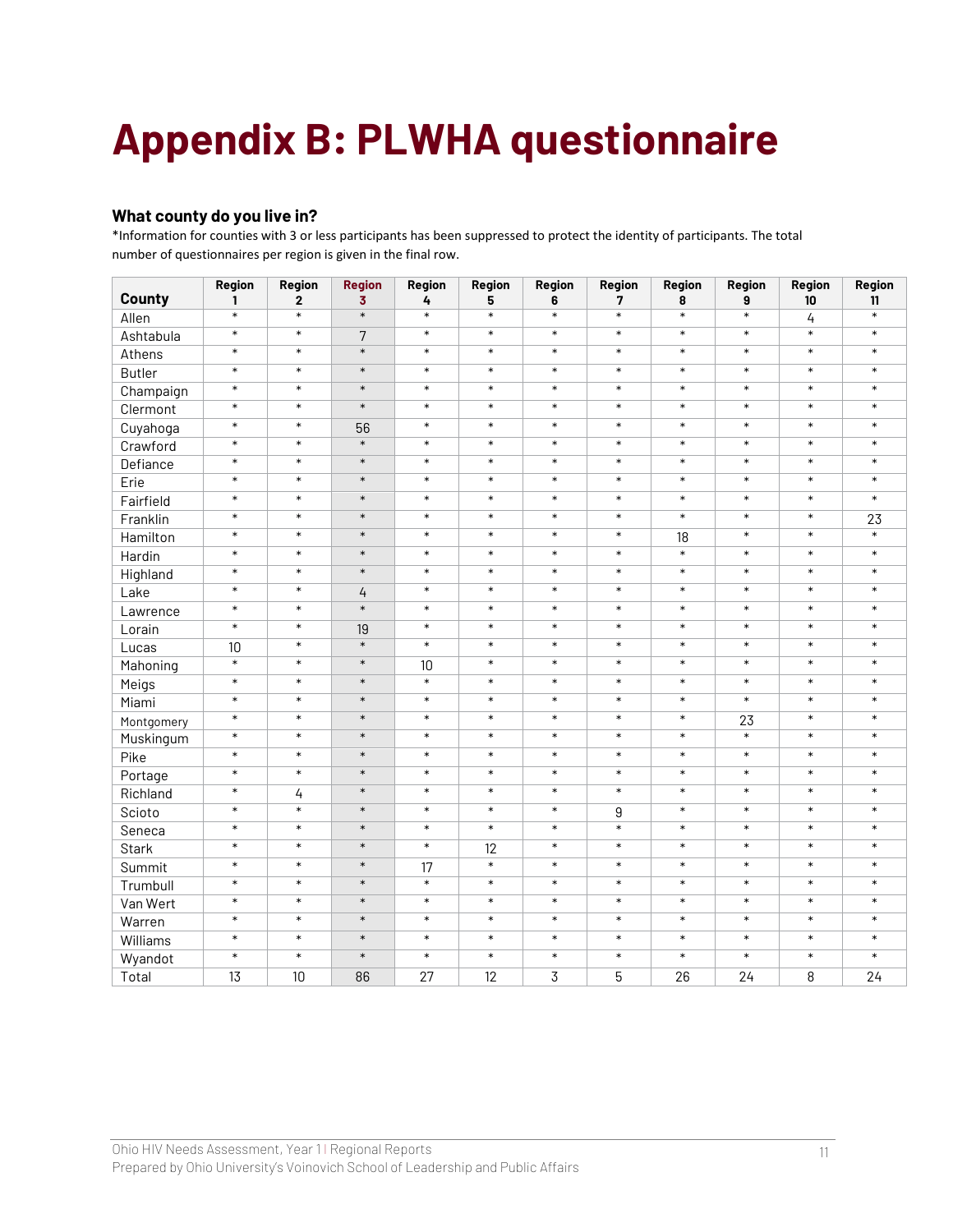## **What is your race?**

|                           | Region | Region | <b>Region</b> | Region | Region<br>5 | Region<br>O | Region | Region<br>8 | <b>Region</b> | Region<br>10 | Region<br>11 |
|---------------------------|--------|--------|---------------|--------|-------------|-------------|--------|-------------|---------------|--------------|--------------|
| American Indian           |        |        |               |        | 0           |             |        |             |               | 0            |              |
| Asian                     |        |        | 0             |        | 0           |             |        |             |               |              |              |
| Black/African<br>American |        |        | 50            | 16     | 4           |             |        |             | 15            | 0            | 13           |
| White/Caucasian           |        |        | 28            | 12     |             |             | 13     | 14          |               | 8            | 10           |

#### **What is your ethnicity?**

|          | Region | Region | <b>Region</b> | Region | Region | Region | Reaion | Region | Reaion | Region<br>10 | Region |
|----------|--------|--------|---------------|--------|--------|--------|--------|--------|--------|--------------|--------|
| Hispanic |        |        |               |        |        |        |        |        |        |              |        |

## **What is your gender?**

|                        | Region | Region | <b>Region</b> | Region | Region | Region | Region | Region | Region | Region | Region |
|------------------------|--------|--------|---------------|--------|--------|--------|--------|--------|--------|--------|--------|
|                        |        | 2      | 3             | 4      | 5      | 6      |        | 8      | 9      | 10     | 11     |
| Cis Female             |        | 4      | 29            | 12     | 4      | O      | 0      | 6      | 9      |        | 6      |
| Cis Male               | 11     |        | 52            | 16     |        |        | 13     | 18     | 15     |        | 17     |
| Other                  | 0      | 0      |               | U      |        | U      | 0      | 0      | 0      | 0      | U      |
| Transgender<br>$(F-M)$ | 0      | 0      | 0             | O      | 0      | O      | 0      | 0      | 0      | 0      |        |
| Transgender<br>$(M-F)$ |        |        | ∩             |        |        |        |        |        | 0      | 0      |        |

#### **Which of the following best describes your sexual orientation?**

| <b>Sexual</b><br><b>Orientation</b> | Region | Region<br>2 | <b>Region</b><br>3 | Region<br>4 | Region<br>5.  | Region<br>6 | Region<br>7    | <b>Region</b><br>8 | <b>Region</b><br>9 | Region<br>10 | Region<br>11 |
|-------------------------------------|--------|-------------|--------------------|-------------|---------------|-------------|----------------|--------------------|--------------------|--------------|--------------|
| Any other term                      |        | $\Omega$    | $\overline{2}$     | 0           | $\Omega$      | 0           | 0              | 0                  | 0                  | 0            | 0            |
| Bisexual                            |        | 0           | 5                  | 2           |               |             | 5              | 2                  | 4                  | 0            | 4            |
| Gay/Lesbian/<br>Queer               | 8      | 6           | 34                 | 12          | 7             |             | 5              | 16                 | 8                  | 6            | 13           |
| Heterosexual/<br>Straight           | 3      | 5           | 37                 | 13          | $\frac{1}{4}$ |             | $\overline{2}$ | 7                  | 12                 |              | 6            |
| I usually do not<br>use a term      | 0      | $\Omega$    | 4                  |             | 0             | 0           | $\overline{2}$ |                    | 0                  |              |              |
| Pansexual                           | 0      | $\Omega$    | 0                  | 0           | 0             | 0           | $\Omega$       | 0                  | 0                  | 0            | 0            |
| Decline to<br>answer                | 0      | $\Omega$    | $\overline{2}$     | 0           | 0             | 0           | 0              | 0                  | 0                  | 0            | 0            |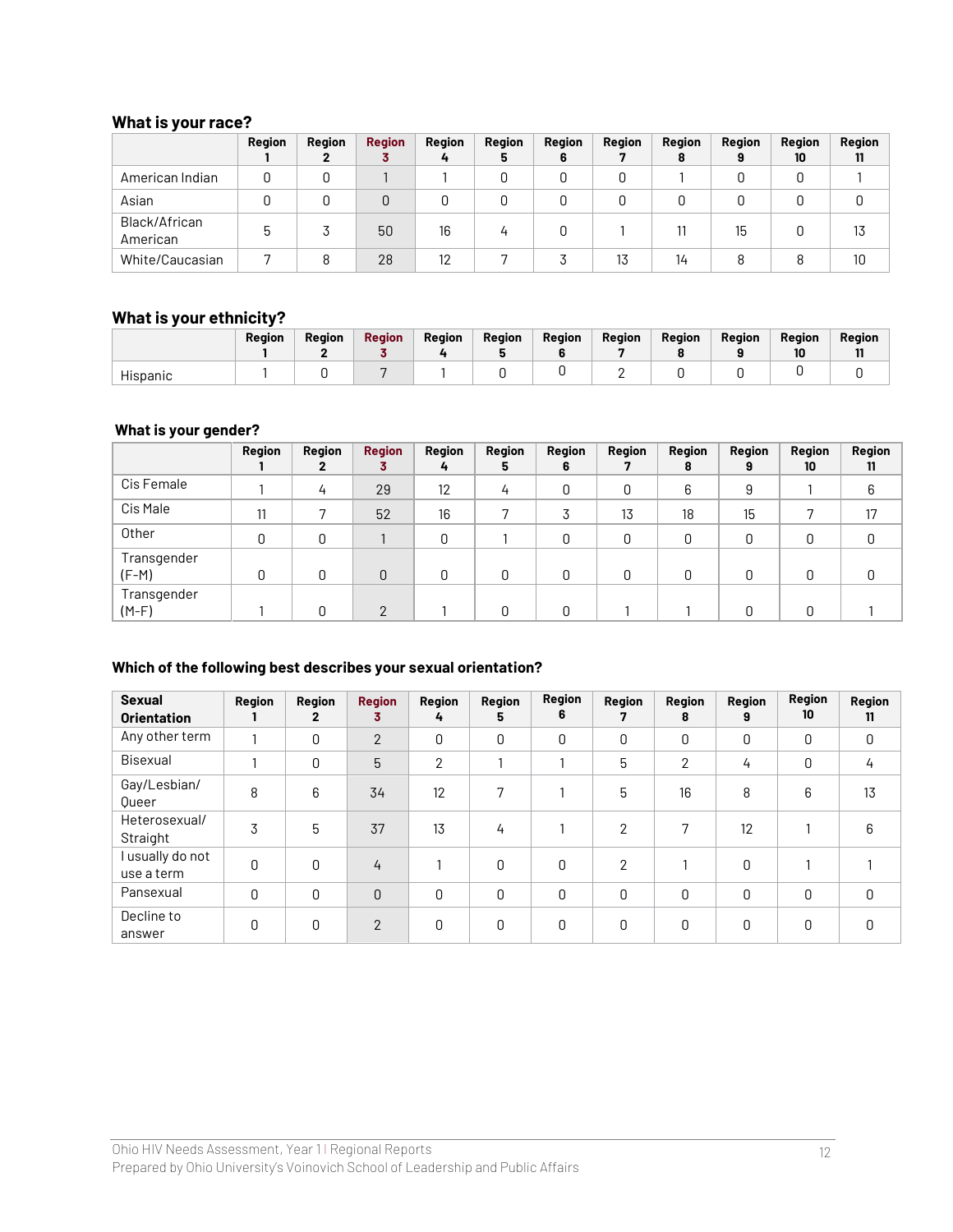#### **What kind of health insurance do you have?**

|                                                    | Region | Region<br>2 | <b>Region</b><br>3 | Region<br>4    | Region<br>5 | Region<br>6  | Region | Region<br>8 | Region<br>9    | Region<br>10   | Region<br>11 |
|----------------------------------------------------|--------|-------------|--------------------|----------------|-------------|--------------|--------|-------------|----------------|----------------|--------------|
| <b>Health Insurance</b><br>Market place            | 0      |             | 1                  | 0              | 0           | 0            | 0      | 0           |                | 0              | 0            |
| I do not have health<br>insurance/I do not<br>know |        | $\Omega$    |                    | 0              | 0           | 0            | 0      | 0           | $\overline{2}$ | 0              | 0            |
| Medicaid                                           | 8      | 4           | 61                 | 22             | 7           | 2            | 8      | 18          | 15             |                | 9            |
| Medicare                                           | 3      | 6           | 12                 | $\overline{2}$ | 5           |              | 6      | 5           | 4              | 4              | 6            |
| Other                                              | O      |             | $\overline{2}$     | 0              | 0           | 0            | 0      | 0           |                | 0              | 0            |
| Private insurance                                  | 0      | 0           | 3                  |                | 0           | $\mathbf{0}$ | 0      | 3           | 0              |                | 7            |
| Ryan White                                         |        | 0           | 4                  |                | 0           | 0            | 0      | 0           | 0              | $\overline{2}$ | 2            |

#### **How do you think you became HIV-positive?**

|                                             | Region<br>ı  | Region<br>$\mathbf{2}$ | <b>Region</b><br>3 | Region<br>4 | Region<br>5 | Region<br>6 | Region<br>7    | Region<br>8    | Region<br>9 | Region<br>10 | Region<br>11   |
|---------------------------------------------|--------------|------------------------|--------------------|-------------|-------------|-------------|----------------|----------------|-------------|--------------|----------------|
| Having<br>consensual sex<br>with a man      | 10           | 10                     | 56                 | 22          | 9           | 2           | 10             | 21             | 14          | 7            | 18             |
| Having<br>consensual sex<br>with a woman    |              | 0                      | 9                  |             | $\Omega$    |             | 2              |                | 5           |              | 0              |
| don't know                                  | $\mathbf{0}$ | 0                      | 8                  | 0           | 0           | 0           | 0              |                | 0           | 0            | 0              |
| Other                                       | 0            | 0                      | $\overline{2}$     |             |             | 0           | $\overline{2}$ | 0              | 3           | 0            | $\overline{2}$ |
| Rape                                        | 0            | 0                      | 5                  | 3           |             | 0           | 0              | $\mathbf{0}$   | 2           | 0            | 3              |
| Receiving blood<br>products/<br>transfusion | 0            | 0                      | 3                  |             | $\Omega$    | $\Omega$    | 0              | $\Omega$       | 0           | 0            |                |
| Sharing needles                             | $\Omega$     | 0                      | <b>1</b>           | 0           | 0           | 0           | 0              | $\overline{2}$ | 0           | 0            | 0              |

## **Have you had at least two visits to a medical HIV care provider over the last year?**

|     | Region | Region | <b>Region</b> | Region | Region | Region | <b>Region</b><br>ъ. | Region | <b>Region</b><br>9 | Region<br>10 | Region<br>11 |
|-----|--------|--------|---------------|--------|--------|--------|---------------------|--------|--------------------|--------------|--------------|
| Yes | 10     | 10     | 67            | 24     |        |        | 13                  | 22     | 14                 |              |              |
| No  |        |        |               |        |        |        |                     |        | -                  |              |              |

#### **If yes, were these visits at least 90 days apart?**

|     | Region | Region | <b>Region</b> | Region<br>4 | Region | Region<br>6 | Region<br>., | <b>Region</b><br>8 | Region | Region<br>10 | Region<br>11 |
|-----|--------|--------|---------------|-------------|--------|-------------|--------------|--------------------|--------|--------------|--------------|
| Yes | 10     | 10     | 60            | 22          |        |             | 10           | 20                 | 11     |              |              |
| No  |        |        |               |             |        |             |              |                    |        |              |              |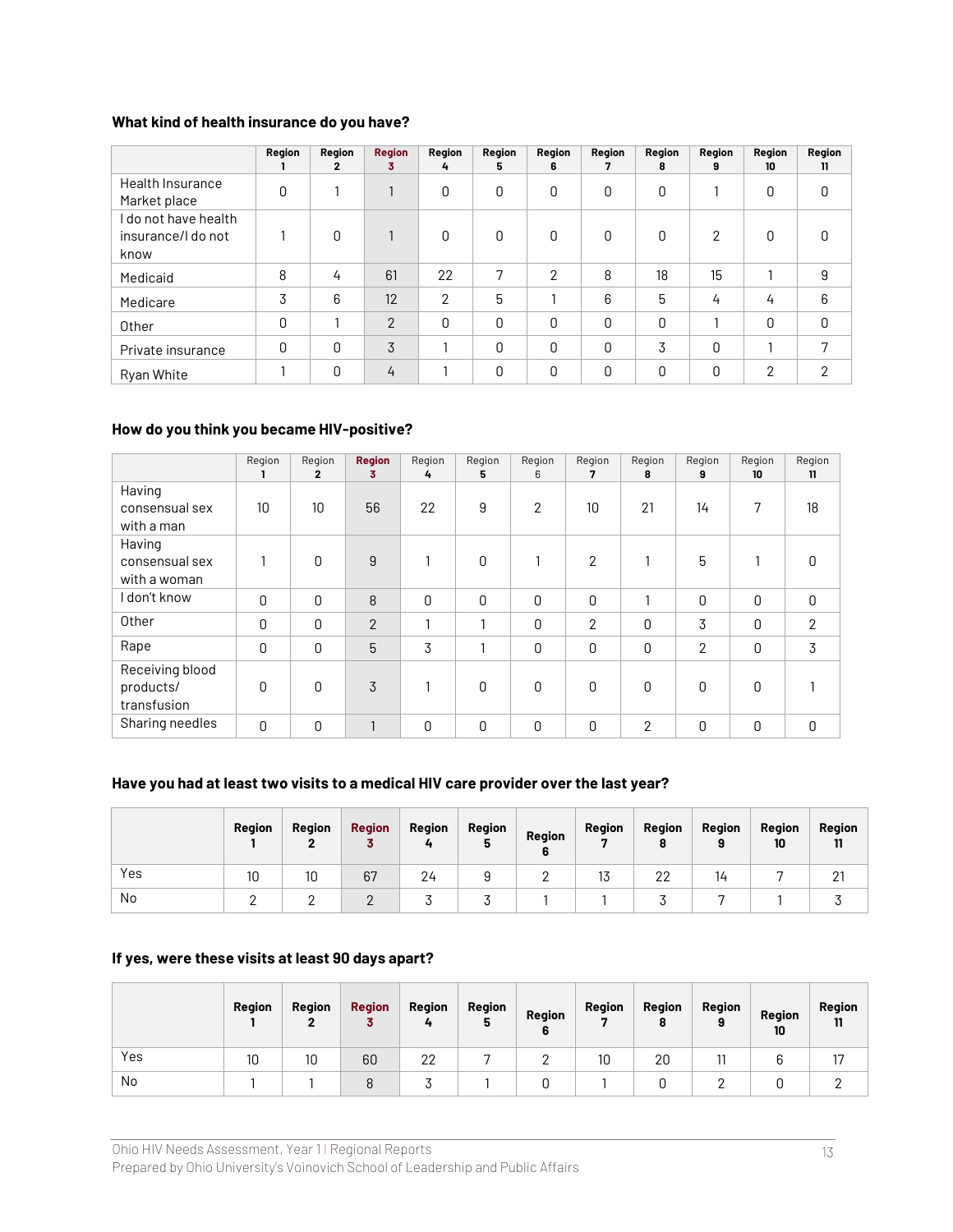| Including yourself, how many family members live in your household? |  |  |  |
|---------------------------------------------------------------------|--|--|--|
|---------------------------------------------------------------------|--|--|--|

|   | Region       | Region<br>2 | <b>Region</b><br>3 | <b>Region</b><br>4 | <b>Region</b><br>5 | <b>Region</b><br>6 | Region       | Region<br>8 | Region<br>9  | <b>Region</b><br>10 | <b>Region</b><br>11 |
|---|--------------|-------------|--------------------|--------------------|--------------------|--------------------|--------------|-------------|--------------|---------------------|---------------------|
|   | 10           | 10          | $\mathcal{P}$      | <sup>0</sup>       |                    | <sup>0</sup>       | <sup>0</sup> |             | $\Omega$     | <sup>n</sup>        | 2                   |
|   |              | $\Omega$    | 54                 | 20                 | 8                  | っ                  | 9            | 19          | 11           | 5                   | 15                  |
|   | $\Omega$     |             | 10                 | 5                  |                    | 0                  | 5            | 3           | 4            |                     |                     |
|   | <sup>0</sup> | O           | 4                  | C                  | っ                  |                    | 0            |             | 2            | 0                   |                     |
| 5 |              | U           | $\mathcal{P}$      | <sup>0</sup>       | $\Omega$           | 0                  | $\Omega$     |             |              | n                   |                     |
| 6 | 0            | U           |                    | $\Omega$           | $\Omega$           | 0                  | 0            | 0           | $\Omega$     |                     |                     |
|   | 0            | U           | 0                  | $\Omega$           | $\Omega$           | 0                  | $\Omega$     | 0           | 0            | U                   |                     |
|   | O            | U           | $\Omega$           |                    | $\Omega$           | O                  | <sup>0</sup> | 0           | <sup>0</sup> | U                   |                     |

#### **What is the total yearly income of your household?**

|                                  | <b>Region</b> | Region<br>$\mathbf{2}$ | <b>Region</b><br>3 | <b>Region</b><br>4 | Region<br>5    | Region<br>6  | Region<br>7 | Region<br>8    | Region<br>9 | <b>Region</b><br>10 <sup>10</sup> | <b>Region</b><br>11 |
|----------------------------------|---------------|------------------------|--------------------|--------------------|----------------|--------------|-------------|----------------|-------------|-----------------------------------|---------------------|
| \$100,000 and<br>over            | $\mathbf 0$   | $\mathbf 0$            | $\mathsf 0$        | $\mathsf 0$        | 0              | 0            | 0           | 0              | 0           | 0                                 | 1                   |
| \$15,000 to<br>\$24,999          | $\mathbf{2}$  | 1                      | 12                 | 10                 | 3              | 1            | 5           | $\overline{2}$ | 0           | $\mathbf{A}$                      | $\overline{2}$      |
| \$25,000 to<br>\$34,999          |               | 1                      | 4                  | $\mathbf{2}$       | $\overline{2}$ | 0            | 0           | 3              |             | $\overline{2}$                    | $\mathbf{1}$        |
| \$35,000 to<br>\$49,999          | $\mathbf 0$   | $\mathsf 0$            | $\mathfrak{Z}$     | $\mathsf 0$        | 0              | 0            | 0           | $\mathbf 0$    |             |                                   | $\overline{2}$      |
| \$50,000 to<br>\$74,999          | 0             | $\mathbf 0$            | $\overline{2}$     | 0                  | 0              | 0            | 0           | 3              | 3           | 0                                 | $\overline{2}$      |
| \$75,000 to<br>\$99,999          | $\mathbf 0$   | 0                      | 0                  | 0                  | 0              | 0            | 0           | 0              | 0           | 0                                 | 2                   |
| No Answer<br>Given/Don't<br>Know | $\mathbf 0$   | $\mathbf 0$            | $\mathsf 0$        | 0                  | 0              | 0            | 0           | 0              | 0           | 0                                 | $\mathsf 0$         |
| Under \$15,000                   | 6             | 8                      | 32                 | 11                 | 3              | $\mathbf{1}$ | 8           | 11             | 12          | 1                                 | 8                   |

## **What is the highest level of schooling you have completed?**

|                                      | Region | Region | <b>Region</b><br>3 | Region<br>4      | Region<br>5. | Region<br>6 | <b>Region</b> | Region<br>8 | Region<br>9 | Region<br>10 | <b>Region</b><br>11 |
|--------------------------------------|--------|--------|--------------------|------------------|--------------|-------------|---------------|-------------|-------------|--------------|---------------------|
| Associate's degree                   | 3      |        | 8                  | 3                |              | 0           | 3             |             | 3           | 0            |                     |
| College graduate                     |        | 4      | 9                  | 4                | 4            | 0           |               | 3           |             | 3            | 3                   |
| Graduate degree                      |        |        | $\overline{2}$     |                  | 0            | 0           | 0             | ∩           | 0           |              |                     |
| High school or GED                   | 4      |        | 30                 | 3                | っ            | 3           |               |             | 9           | 4            | 6                   |
| Less than high<br>school             |        | Ŋ      | 9                  |                  | 3            | 0           | 6             | 5           | 3           | 0            | ⌒                   |
| Some college or<br>vocational school |        | 'n     | 23                 | 10 <sup>10</sup> | 2            |             | 3             |             |             |              | 8                   |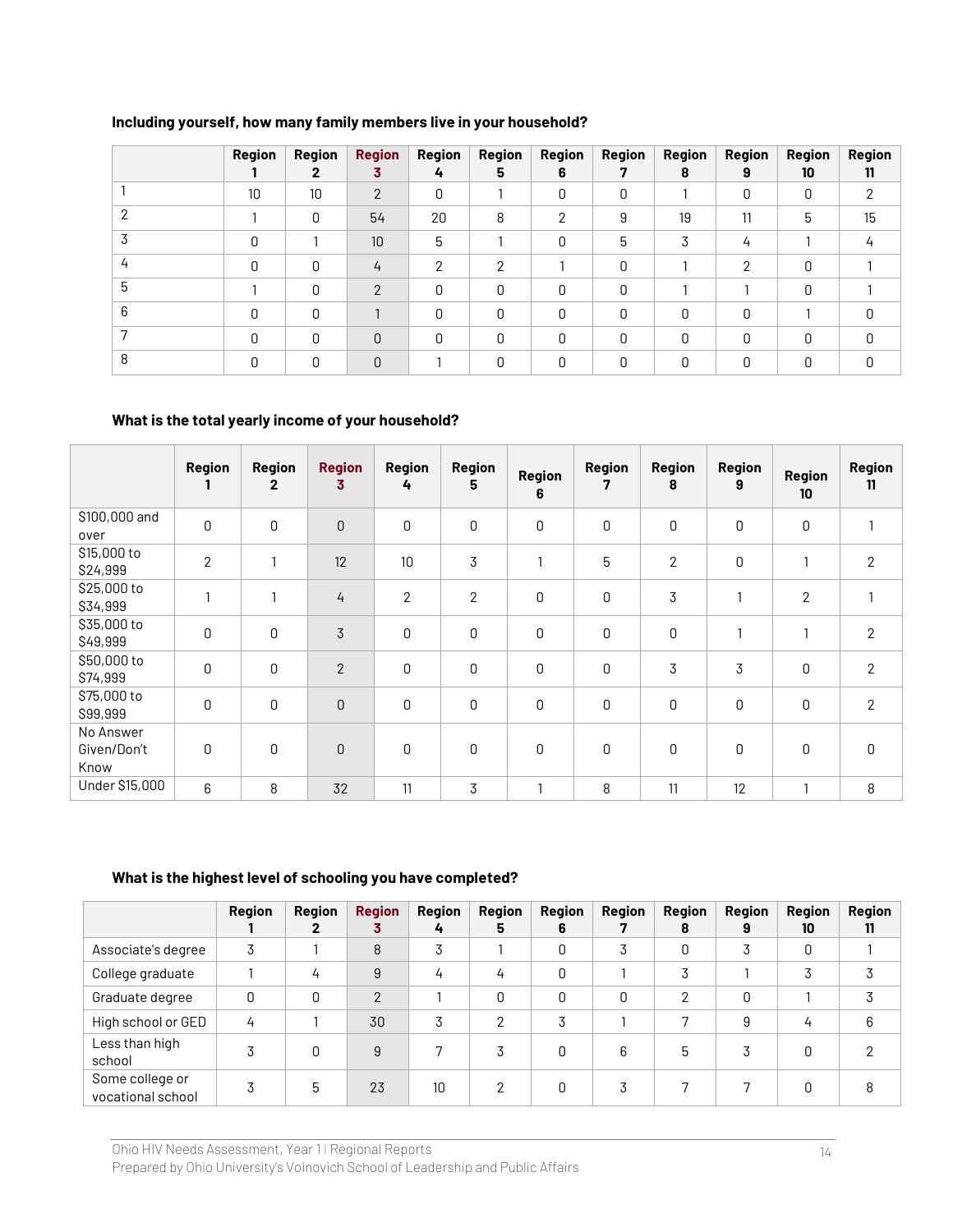#### **Have you ever used injection drugs?**

|         | Region | Region | <b>Region</b> | Region | Region<br>5 | Region<br>6 | Region | Region | Region | Region<br>10 | Region |
|---------|--------|--------|---------------|--------|-------------|-------------|--------|--------|--------|--------------|--------|
| No      |        | 8      | 74            | 21     | 11          | റ           | 10     | 17     | 15     |              | 23     |
| Yes     |        |        |               |        |             |             |        | 8      |        |              |        |
| Decline |        |        | 0             |        |             |             |        |        |        |              |        |

#### **How often do you have a drink containing alcohol?**

|                           | <b>Region</b> | Region | <b>Region</b><br>3 | Region<br>4 | Region<br>5 | <b>Region</b><br>6 | <b>Region</b> | Region<br>8 | Region<br>9 | Region<br>10 | <b>Region</b><br>11 |
|---------------------------|---------------|--------|--------------------|-------------|-------------|--------------------|---------------|-------------|-------------|--------------|---------------------|
| 2-3 times a<br>week       | $\Omega$      | っ      | 7                  |             | 0           | 0                  |               | 4           | 4           | 0            | റ                   |
| 2-4 times a<br>month      | 3             | 4      | 16 <sup>°</sup>    | 6           | 5           |                    |               |             | 4           |              | 6                   |
| 4 or more<br>times a week |               |        | 5                  | 2           |             | 0                  | O             |             | 2           | 0            | 0                   |
| Monthly or less           | 3             |        | 20                 | 10          | C           |                    | 6             | 5           |             | 4            | 11                  |
| Never                     | 6             |        | 34                 | 9           | 4           |                    | 6             | 8           | 10          | 3            | 5                   |

#### **How often do you have six or more drinks on one occasion?**

|                          | Region | Region | <b>Region</b><br>3 | Region<br>4 | <b>Region</b><br>5 | Region<br>6 | Region | Region<br>8 | Region<br>9 | <b>Region</b><br>10 | <b>Region</b><br>11 |
|--------------------------|--------|--------|--------------------|-------------|--------------------|-------------|--------|-------------|-------------|---------------------|---------------------|
| Daily or almost<br>daily | 0      |        |                    | റ           |                    |             | 0      |             | 0           | 0                   | 0                   |
| Less than<br>monthly     |        |        | 17                 | 4           |                    |             |        | 6           | 4           |                     |                     |
| Monthly                  | 0      |        | $\frac{1}{4}$      |             |                    | 0           | 0      | c           |             | 0                   | 0                   |
| Never                    | 10     |        | 56                 | 19          | 10                 | C           | 12     | 15          | 14          | 5                   | 21                  |
| Weekly                   |        |        | $\mathcal{P}$      | O           |                    |             | O      |             | ∩           | ∩                   | O                   |

#### **Overall, how would you rate your health?**

|           | Region | Region | <b>Region</b> | Region          | Region         | Region | Region | Region | Region | <b>Region</b> | <b>Region</b> |
|-----------|--------|--------|---------------|-----------------|----------------|--------|--------|--------|--------|---------------|---------------|
|           |        |        |               |                 |                | 6      |        | 8      | 9      | 10            | 11            |
| Excellent |        |        | 12            |                 |                |        |        |        | ხ      |               |               |
| Very good |        | റ      | 18            | 4               |                |        |        | 6      |        | . )           | ხ             |
| Good      | 6      | 6      | 28            | 10 <sup>°</sup> | $\overline{u}$ |        |        | 12     |        | 4             | 13            |
| Fair      | 4      |        | 21            | 10              |                |        | 5      | 5      |        | Ŋ             | 5             |
| Poor      |        |        |               |                 |                |        |        |        |        |               |               |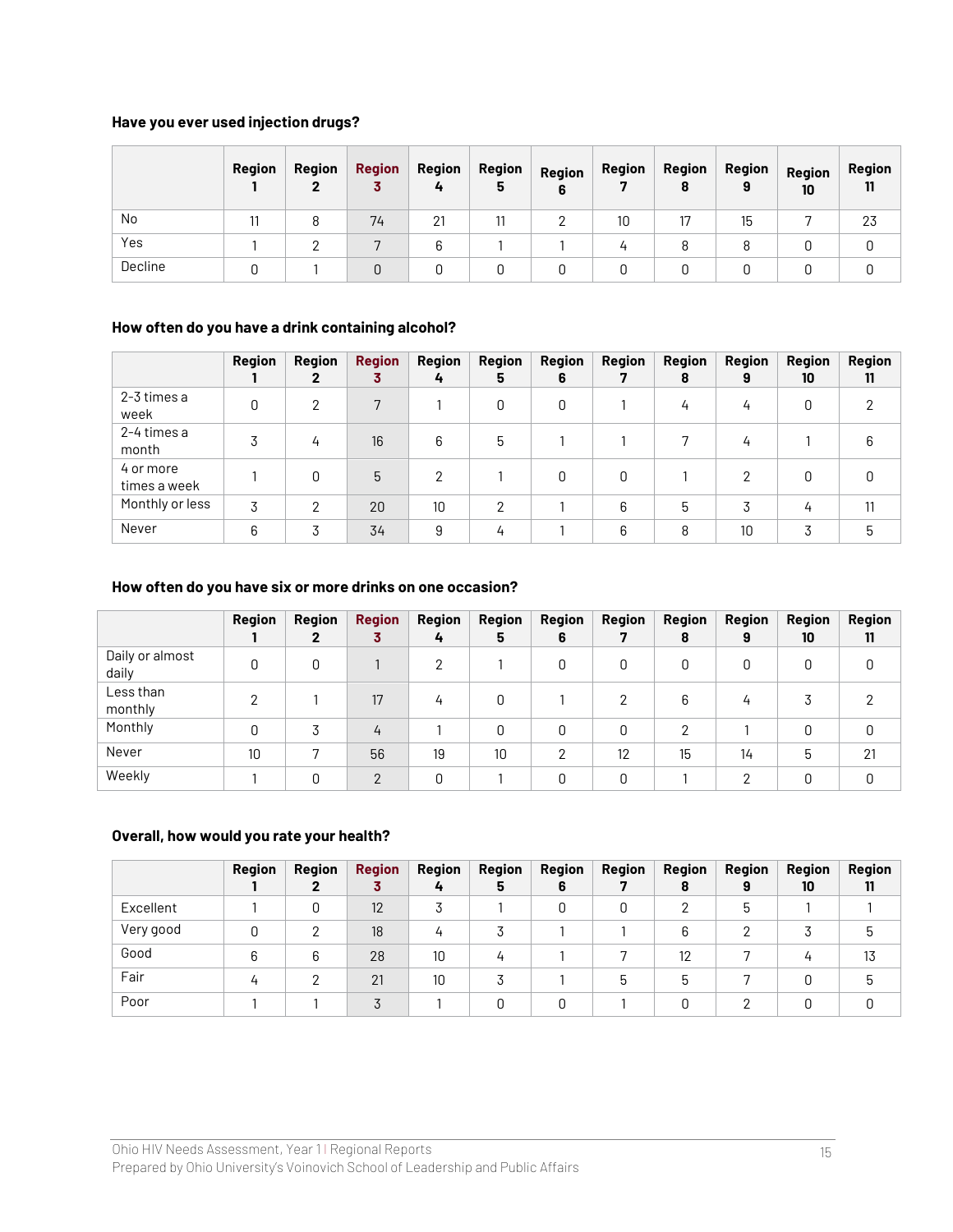#### **Over the past two weeks, how often have you been bothered by little interest or pleasure in doing things?**

|                     | Region | Region | <b>Region</b> | Region | Region | Region | Region | Region | <b>Region</b> | <b>Region</b> | Region |
|---------------------|--------|--------|---------------|--------|--------|--------|--------|--------|---------------|---------------|--------|
|                     |        |        |               | 4      | 5      | 6      |        | o      | 9             | 10            | 11     |
| Not at all          |        |        | 37            | 16     | C      | ◠      |        | 11     | 12            | C             | 18     |
| Several             |        |        | 24            | 5      |        |        | 4      | 9      |               |               |        |
| More than half      |        |        | 11            | 4      |        |        | 6      |        |               |               |        |
| Nearly every<br>day |        |        | 10            |        |        |        |        |        | h             |               |        |

#### **Over the past two weeks, how often have you been bothered by feeling down, depressed, or hopeless?**

|                     | Region | <b>Region</b> | <b>Region</b> | <b>Region</b><br>4 | Region<br>5 | Region<br>6 | Region | Region<br>8 | <b>Region</b><br>9 | <b>Region</b><br>10 | Region<br>11 |
|---------------------|--------|---------------|---------------|--------------------|-------------|-------------|--------|-------------|--------------------|---------------------|--------------|
| Not at all          | 6      |               | 41            | 14                 |             | ∩           |        | 8           |                    |                     | 16           |
| Several             |        |               | 23            | 6                  | 6           | 0           | 5      | 12          | 5                  |                     | 5            |
| More than half      | 0      |               | Ξ             |                    |             |             |        | 4           |                    |                     |              |
| Nearly every<br>day | 3      |               | 10            | 5                  |             | O           |        | 0           |                    |                     |              |

#### **Over the past three months, how often would you say you have received support from your spouse?**

|            | Region | Region | <b>Region</b> | Region | Region | Region | Region | Region | <b>Region</b> | <b>Region</b> | <b>Region</b> |
|------------|--------|--------|---------------|--------|--------|--------|--------|--------|---------------|---------------|---------------|
|            |        |        |               | 4      | 5      | 6      |        |        |               | 10            | 11            |
| Always     |        |        | 15            | հ      |        | 0      |        |        |               |               | 6             |
| Less Often |        |        | $\Omega$      |        | 0      |        |        | 0      |               | 0             |               |
| Never      |        | 'n     | 36            | 15     | 4      | ◠      |        | 13     | 5             | 5             | 13            |
| Often      |        |        | 10            |        |        |        |        |        |               |               |               |
| Rarely     |        |        |               |        |        |        |        | 0      |               | 0             |               |

#### **Over the past three months, how often would you say you have received support from your children?**

|            | Region | Region | <b>Region</b> | Region | Region   | Region | Region | Region | Region | Region | <b>Region</b> |
|------------|--------|--------|---------------|--------|----------|--------|--------|--------|--------|--------|---------------|
|            |        |        |               | 4      | 5        | 6      |        | 8      | 9      | 10     | 11            |
| Always     |        |        | 12            | 5      | C        | O      |        |        | 5      | C      | 4             |
| Less Often | 0      |        |               |        |          | 0      |        | 0      |        |        |               |
| Never      |        |        | 42            | 13     | 6        |        | 10     | 13     |        |        | 12            |
| Often      |        |        | റ             | 6      | $\Omega$ | 0      |        | 5      | 4      |        |               |
| Rarely     | Ŋ      |        | 4             |        |          | O      |        |        |        |        |               |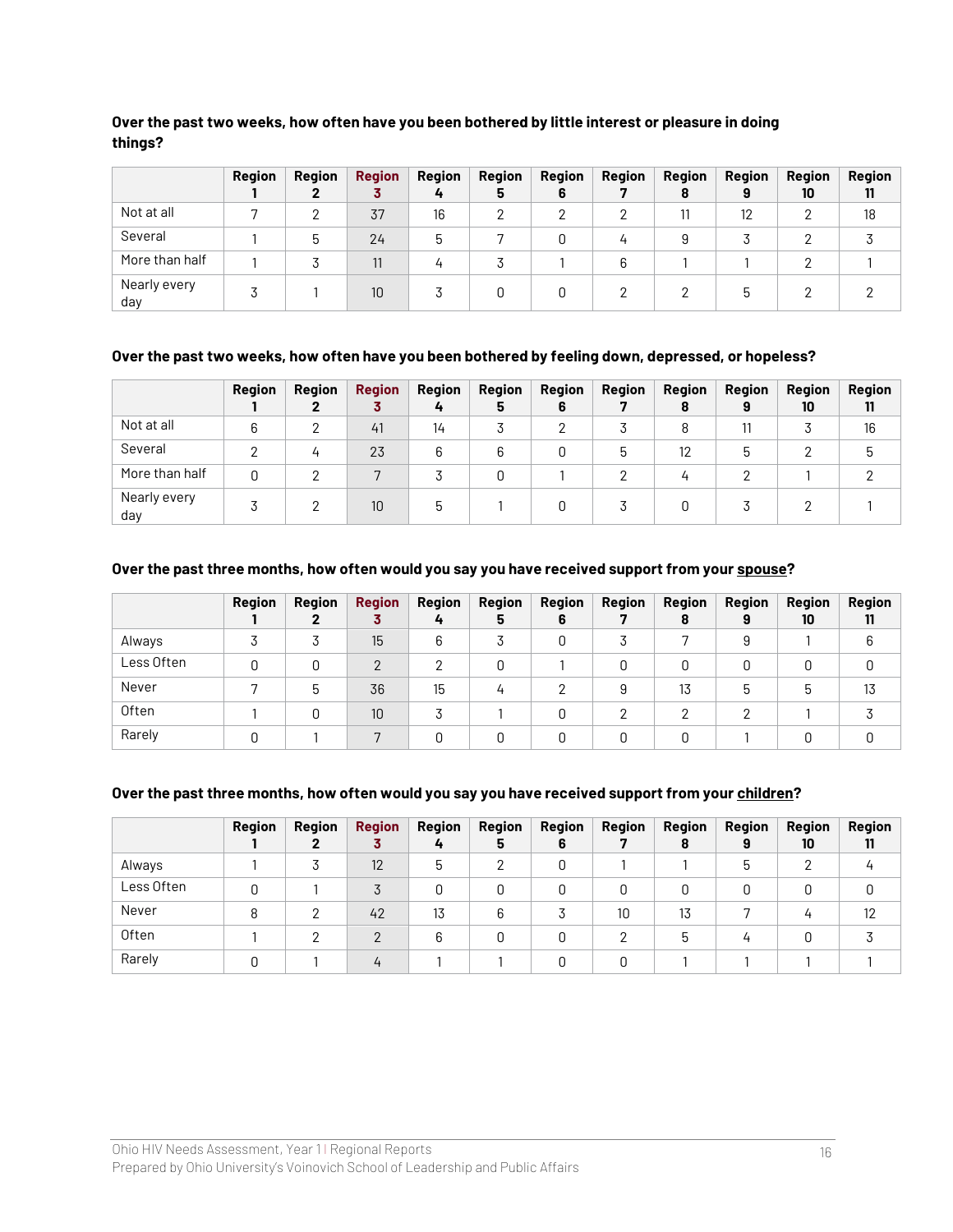#### Over the past three months, how often would you say you have received support from your other **immediate family members?**

| <b>Other family</b> | Region | Region | <b>Region</b> | Region | Region | Region | Region | Region | <b>Region</b> | <b>Region</b> | Region |
|---------------------|--------|--------|---------------|--------|--------|--------|--------|--------|---------------|---------------|--------|
|                     |        |        |               |        |        |        |        |        |               | 10            |        |
| Always              |        |        | 17            | ப      |        |        |        |        |               |               | 10     |
| Less Often          |        |        | 6             |        |        |        |        |        |               | $\Omega$      |        |
| Never               | 6      |        | 26            |        | 5      |        | 6      | 9      | 6             |               |        |
| Often               |        |        | 12            | հ      |        | ſ      |        | 6      |               |               |        |
| Rarely              |        |        | 10            |        |        |        |        | O      |               |               |        |

#### **Over the past three months, how often would you say you have received support from your grandparents?**

|            | Region | <b>Region</b> | <b>Region</b> | Region | Region | Region | Region | Region | Region | <b>Region</b> | <b>Region</b> |
|------------|--------|---------------|---------------|--------|--------|--------|--------|--------|--------|---------------|---------------|
|            |        |               |               | 4      | 5      |        |        | 8      | 9      | 10            | 11            |
| Always     |        |               | 5             |        |        |        |        |        |        | 0             |               |
| Less Often |        |               | 0             |        |        | 0      | O      | 0      |        | 0             | 0             |
| Never      | 9      | 6             | 45            | 20     | 9      | C      | 9      | 15     | 9      | 5             | 14            |
| Often      |        |               | ⌒             |        |        | 0      | 0      |        |        | 0             | C             |
| Rarely     |        |               |               |        | ∩      | Ŋ      | ∩      |        |        | O             | C             |

#### **Over the past three months, how often would you say you have received support from your employer?**

| <b>Employer</b> | Region | Region | <b>Region</b> | Region<br>4 | Region<br>5 | Region<br>6 | Region | Region<br>8 | <b>Region</b> | Region<br>10 | Region<br>11 |
|-----------------|--------|--------|---------------|-------------|-------------|-------------|--------|-------------|---------------|--------------|--------------|
| Always          |        |        |               | 4           |             |             |        |             |               |              | C            |
| Less Often      | Ŋ      |        | ∩             |             | 0           |             |        |             |               |              |              |
| Never           |        |        | 47            | 18          |             | Ő.          |        | 13          | 12            | 4            | 13           |
| Often           |        |        | 5             |             |             |             |        |             |               |              | C            |
| Rarely          |        |        |               |             |             |             |        |             |               |              |              |

#### **Over the past three months, how often would you say you have received support from people at church?**

| <b>Church</b> | Region | <b>Region</b> | <b>Region</b> | Region<br>4 | <b>Region</b><br>5 | Region<br>6 | Region   | Region<br>8 | <b>Region</b><br>9 | Region<br>10 | Region<br>11 |
|---------------|--------|---------------|---------------|-------------|--------------------|-------------|----------|-------------|--------------------|--------------|--------------|
| Always        |        |               | 6             |             | C                  |             | $\Omega$ |             | ხ                  |              |              |
| Less Often    | 0      |               | C             |             |                    | 0           |          |             |                    | 0            |              |
| Never         | 9      | 4             | 42            | 17          |                    | ∩           |          | 12          | 10                 |              |              |
| Often         |        |               | 6             | 4           |                    |             |          |             |                    | റ            | 4            |
| Rarely        | 0      |               |               |             |                    |             |          |             |                    |              |              |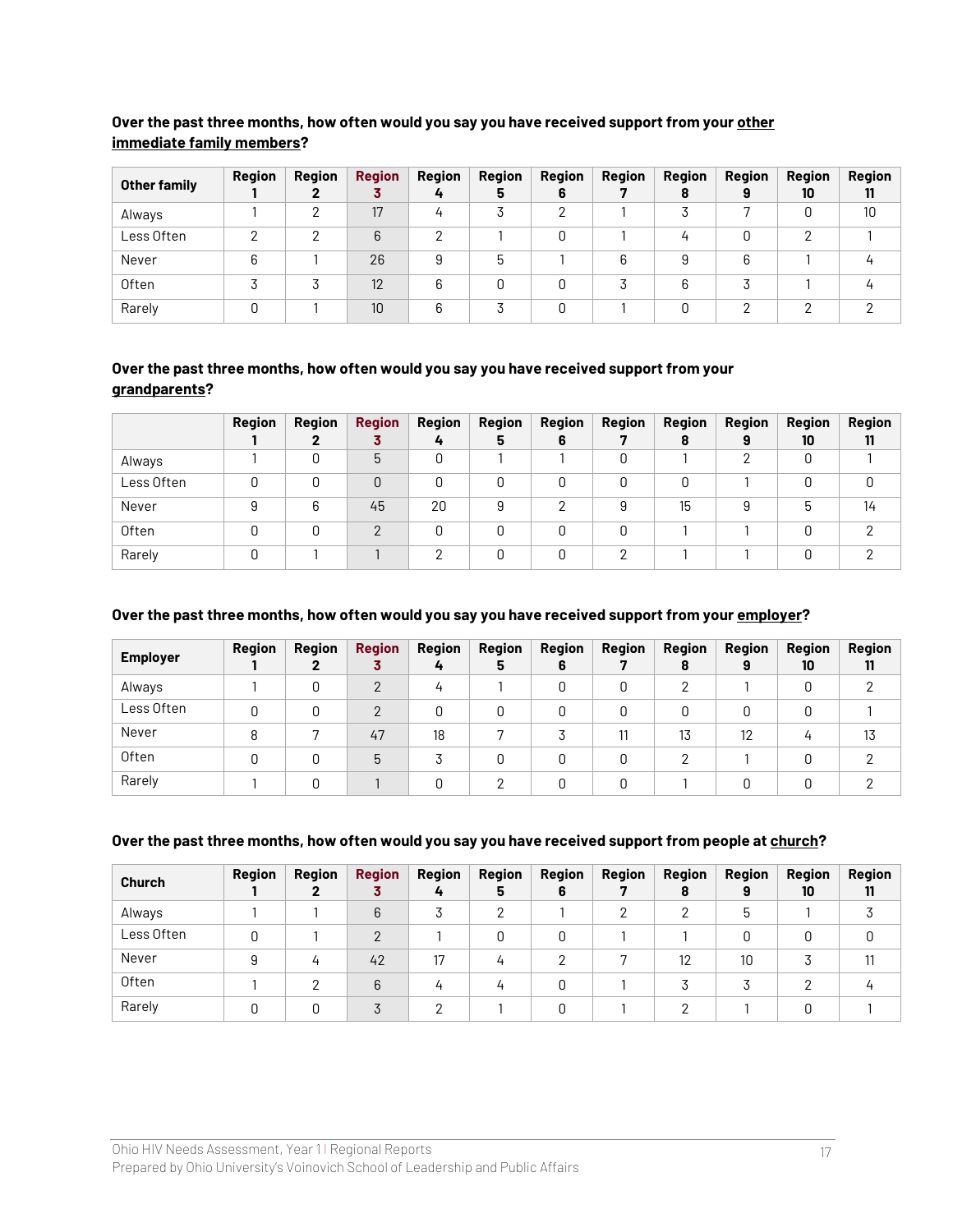| <b>Neighbor</b> | Region | <b>Region</b> | <b>Region</b> | Region<br>4 | Region<br>5 | <b>Region</b><br>6 | Region | Region<br>8 | Region<br>g | <b>Region</b><br>10 | <b>Region</b><br>11 |
|-----------------|--------|---------------|---------------|-------------|-------------|--------------------|--------|-------------|-------------|---------------------|---------------------|
| Always          |        |               |               |             |             | 0                  |        |             |             |                     |                     |
| Less Often      | O      |               | 6             |             |             | 0                  |        |             |             | 0                   |                     |
| Never           | 6      |               | 41            | 22          | 6           | ∩                  | 6      | 8           | 9           | 4                   |                     |
| Often           |        |               |               |             |             |                    |        | ხ           |             |                     |                     |
| Rarely          |        |               |               |             |             | C                  |        |             | C           |                     |                     |

#### **Over the past three months, how often would you say you have received support from your neighbors?**

#### **Over the past three months, how often would you say you have received support from others?**

| <b>Other</b> | Region | <b>Region</b> | <b>Region</b> | Region<br>4 | Region<br>5 | <b>Region</b><br>6 | Region | Region<br>8 | Region<br>9    | <b>Region</b><br>10 | <b>Region</b><br>11 |
|--------------|--------|---------------|---------------|-------------|-------------|--------------------|--------|-------------|----------------|---------------------|---------------------|
| Always       |        |               | 14            | 10          | ∩           |                    |        |             | $\overline{4}$ |                     |                     |
| Less Often   |        |               |               |             |             | 0                  |        | 4           |                |                     |                     |
| Never        |        |               | 25            | 13          | 4           |                    | 6      | ხ           | 6              |                     |                     |
| Often        | 5      |               | 10            |             |             |                    |        |             |                | 0                   |                     |
| Rarely       |        |               |               |             |             | n                  |        |             |                | 0                   |                     |

#### **Please tell us whether you agree or disagree with the following statement: It is difficult to tell people about my HIV infection.**

| <b>Difficult</b> | <b>Region</b> | Reaion | <b>Region</b> | Reaion | Region | <b>Region</b> | <b>Region</b> | Region | Region  | Region | <b>Region</b> |
|------------------|---------------|--------|---------------|--------|--------|---------------|---------------|--------|---------|--------|---------------|
| Aaree            |               |        | 53            |        |        |               | 10            | 16     | 17<br>υ |        | 10            |
| Disagree         |               |        | 30            |        |        |               |               |        |         |        | ιυ            |

**Please tell us whether you agree or disagree with the following statement: Being HIV positive makes me feel dirty.**

|          | <b>Region</b> | Region | <b>Region</b> | Region | Region | Region | Region | <b>Region</b> | Region   | <b>Region</b><br>10 | Region<br> |
|----------|---------------|--------|---------------|--------|--------|--------|--------|---------------|----------|---------------------|------------|
| Agree    |               |        |               | 10     |        |        |        |               |          |                     |            |
| Disagree |               |        | 60            |        |        |        |        | 19            | <u>_</u> |                     | 20         |

## **Please tell us whether you agree or disagree with the following statement: I feel guilty that I am HIV positive.**

|          | Region | <b>Region</b> | <b>Region</b> | <b>Region</b> | Region | Region | Region | Region | Region | <b>Region</b><br>10 | Region<br>ш |
|----------|--------|---------------|---------------|---------------|--------|--------|--------|--------|--------|---------------------|-------------|
| Agree    |        |               | 26            | ιJ            |        |        |        |        |        |                     |             |
| Disagree |        |               | 53            | 15            |        |        |        |        | 16     |                     | 20          |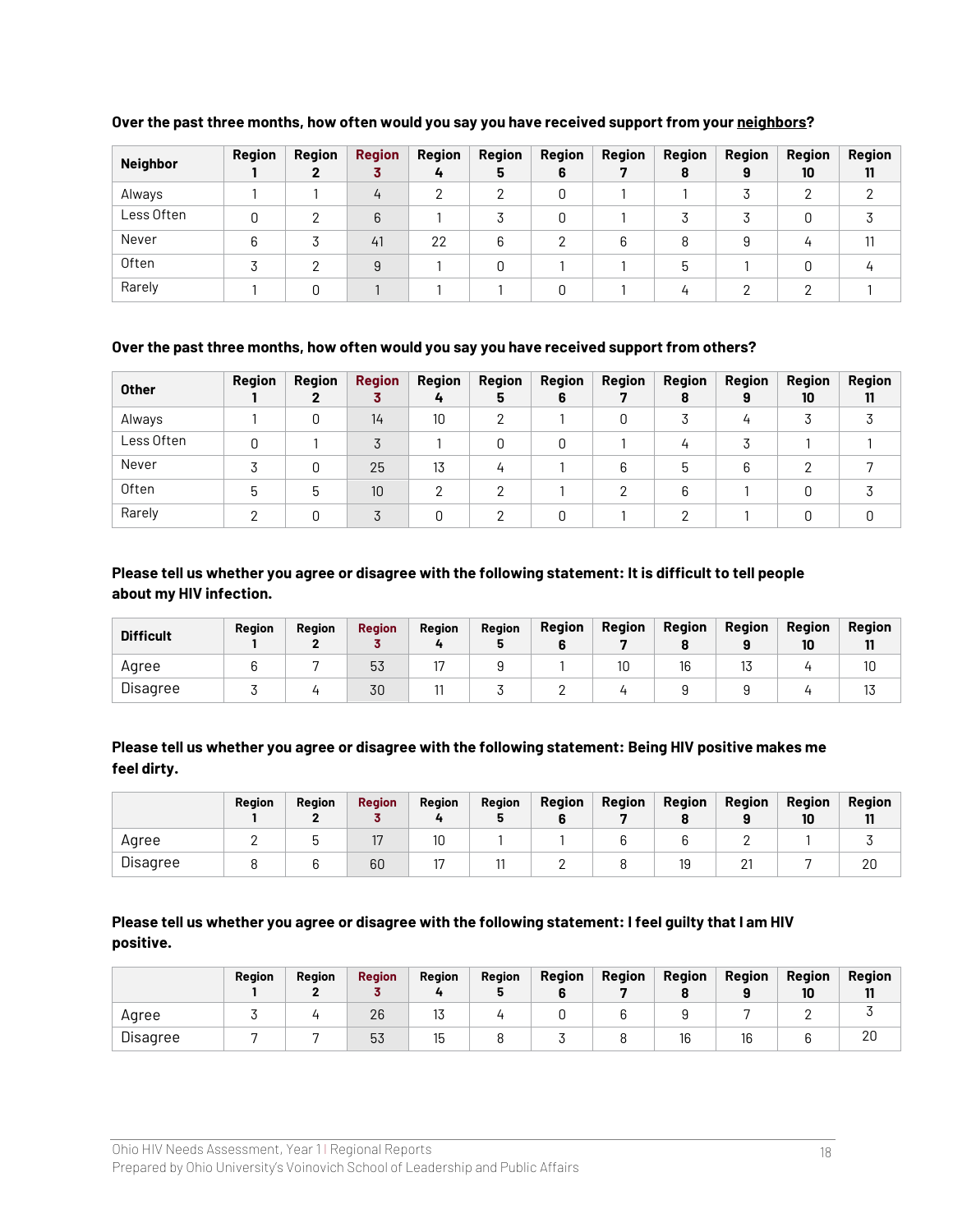#### **Please tell us whether you agree or disagree with the following statement: I am ashamed that I am HIV positive.**

|          | <b>Region</b> | <b>Region</b> | <b>Region</b> | Region | Region | Region | Region | Region | Region | Region<br>10 | Reajon<br> |
|----------|---------------|---------------|---------------|--------|--------|--------|--------|--------|--------|--------------|------------|
| Aaree    |               |               | 29            |        |        |        |        |        |        |              |            |
| Disagree |               |               | 50            |        |        |        |        |        |        |              | ∠∪         |

#### **Please tell us whether you agree or disagree with the following statement: I hide my HIV from others.**

|          | Region | Region | <b>Region</b> | Region | Region | Region | Region | Region | Region | <b>Region</b> | Region<br> |
|----------|--------|--------|---------------|--------|--------|--------|--------|--------|--------|---------------|------------|
| Agree    |        |        | ັ             |        |        |        |        | ▵      |        |               |            |
| Disagree |        |        | 4'            |        |        |        |        | ιυ     | ⊢      |               |            |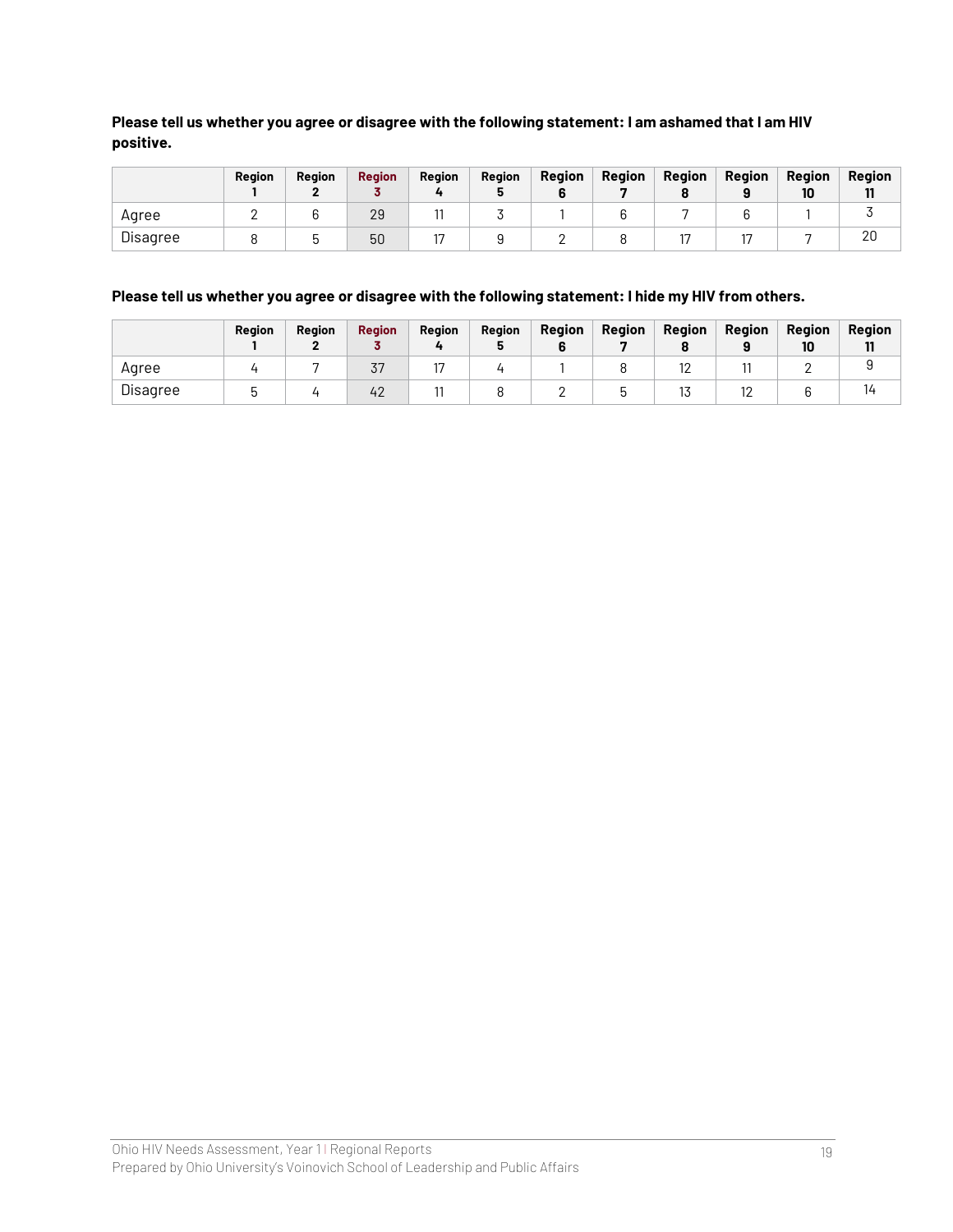# **Appendix C. HRN questionnaire**

## **What county do you live in?**

| <b>County</b> | <b>Region 1</b> | <b>Region</b><br>2 | <b>Region</b><br>3 | <b>Region</b><br>4 | <b>Region</b><br>5 | <b>Region</b><br>7 | <b>Region</b><br>8 | <b>Region</b><br>9 | Region<br>11 |
|---------------|-----------------|--------------------|--------------------|--------------------|--------------------|--------------------|--------------------|--------------------|--------------|
| Adams         | 0               | 0                  | 0                  | 0                  | 0                  | 1                  | 0                  | 0                  | 0            |
| Cuyahoga      | 0               | 0                  | 4                  | 0                  | 0                  | 0                  | 0                  | 0                  | $\Omega$     |
| Erie          | 0               | 1                  | 0                  | 0                  | 0                  | 0                  | 0                  | 0                  | 0            |
| Franklin      | 0               | 0                  | 0                  | 0                  | 0                  | 0                  | 0                  | 0                  | 4            |
| Hamilton      | 0               | 0                  | 0                  | 0                  | 0                  | 0                  | 4                  | 0                  | $\Omega$     |
| Lucas         | 10              | 0                  | 0                  | 0                  | 0                  | 0                  | 0                  | 0                  | 0            |
| Mahoning      | 0               | 0                  | 0                  |                    | 0                  | 0                  | 0                  | 0                  | 0            |
| Montgomery    | 0               | 0                  | 0                  | 0                  | 0                  | 0                  | 0                  | 9                  | 0            |
| Portage       | 0               | 0                  | 0                  |                    | 0                  | 0                  | 0                  | 0                  | <sup>0</sup> |
| Richland      | 0               | 7                  | 0                  | 0                  | 0                  | 0                  | 0                  | 0                  | $\Omega$     |
| Scioto        | 0               | 0                  | 0                  | 0                  | 0                  | 9                  | 0                  | 0                  | $\Omega$     |
| Seneca        | 0               |                    | 0                  | 0                  | 0                  | 0                  | 0                  | 0                  | 0            |
| <b>Stark</b>  | 0               | 0                  | 0                  | 0                  |                    | 0                  | 0                  | 0                  | 0            |
| Summit        | 0               | 0                  | 0                  | 13                 | 0                  | 0                  | 0                  | 0                  | 0            |

#### **What is your race?**

|                           | Region | Region | <b>Region</b> | <b>Region</b><br>4 | Region<br>∍ | Region | Region<br>8 | Region<br>9 | Region<br>ш |
|---------------------------|--------|--------|---------------|--------------------|-------------|--------|-------------|-------------|-------------|
| American<br>Indian        |        | 0      | 0             |                    |             | 0      |             |             |             |
| Asian                     |        | 0      | 0             |                    |             | 0      |             | ∩           |             |
| Black/African<br>American | ∩      | 4      | C             | 6                  |             | 0      |             |             |             |
| White/Caucasi<br>an       |        | 5      | C             |                    |             | 10     |             | 6           |             |

#### **What is your ethnicity?**

|          | <b>Region</b> | <b>Region</b> | <b>Region</b> | Region | <b>Region</b> | <b>Region</b> | Region | <b>Region</b> | Region |
|----------|---------------|---------------|---------------|--------|---------------|---------------|--------|---------------|--------|
| Hispanic |               |               |               | -      |               | -             |        |               |        |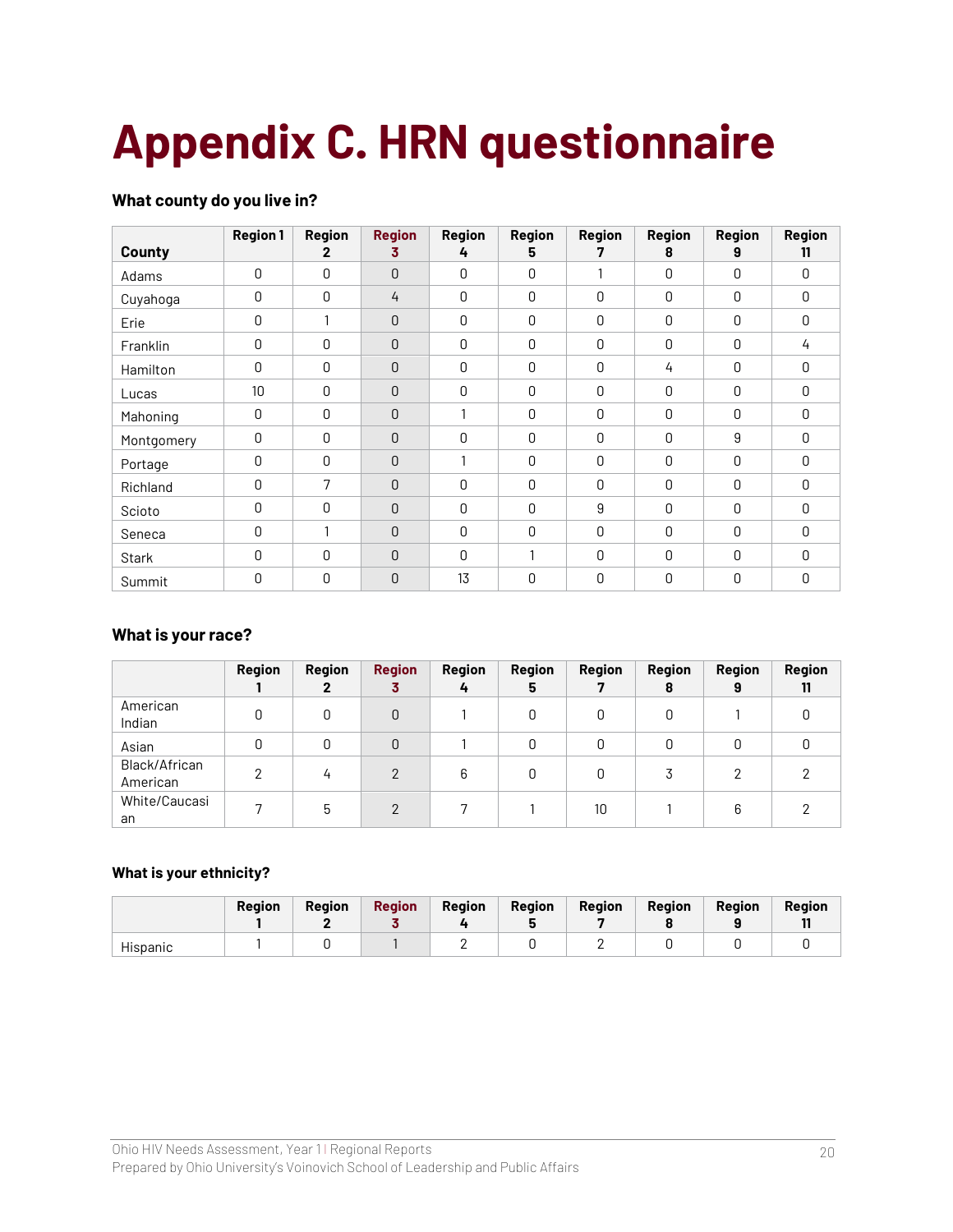## **What is your gender?**

|                        | <b>Region</b> | Region | <b>Region</b><br>3 | Regio<br>n <sub>4</sub> | Region<br>5 | <b>Region</b><br>6/7 | Region<br>8   | Region<br>9 | Region<br>11 |
|------------------------|---------------|--------|--------------------|-------------------------|-------------|----------------------|---------------|-------------|--------------|
| Cis Female             | 0             | 4      | $\Omega$           | 4                       |             | 5                    | $\mathcal{D}$ | 4           | 2            |
| Cis Male               | 10            | 4      | 3                  | 8                       | 0           | 5                    | $\mathcal{P}$ | 5           | 2            |
| Other                  | 0             | 0      |                    |                         | 0           | 0                    | 0             | 0           |              |
| Transgender<br>$(F-M)$ | 0             | 0      | 0                  | 2                       | O           | 0                    | U             | 0           |              |
| Transgender<br>$(M-F)$ | O             |        | 0                  | 0                       |             | 0                    | Ŋ             |             |              |

## **Which of the following best describes your sexual orientation?**

|                                | Region | Region<br>$\mathbf{2}$ | <b>Region</b><br>3 | <b>Region</b><br>4 | <b>Region</b><br>5 | <b>Region</b><br>6/7 | Region<br>8    | Region<br>9 | <b>Region</b><br>11 |
|--------------------------------|--------|------------------------|--------------------|--------------------|--------------------|----------------------|----------------|-------------|---------------------|
| Any other term                 | 0      |                        | $\Omega$           | 0                  | 0                  | 0                    | 0              | 0           | 0                   |
| Bisexual                       |        | 4                      | $\Omega$           | 3                  |                    | $\overline{2}$       |                |             | Ŋ                   |
| Gay/Lesbian/<br>Queer          | 4      |                        | 3                  | 3                  | O                  | 2                    |                | O           | っ                   |
| Heterosexual/<br>Straight      | 5      | 3                      |                    | 8                  | 0                  | 5                    | $\overline{2}$ |             |                     |
| I usually do not<br>use a term | 0      | 0                      | $\Omega$           |                    | 0                  | 0                    | 0              | 0           | Ŋ                   |
| Pansexual                      | Ŋ      |                        | $\Omega$           | O                  | Ŋ                  |                      | O              |             |                     |

## **What kind of health insurance do you have?**

|                                      | <b>Region</b> | <b>Region</b><br>2 | <b>Region</b><br>3 | <b>Region</b><br>4 | <b>Region</b><br>5 | <b>Region</b><br>6/7 | <b>Region</b><br>8 | <b>Region</b><br>9 | <b>Region</b><br>11 |
|--------------------------------------|---------------|--------------------|--------------------|--------------------|--------------------|----------------------|--------------------|--------------------|---------------------|
| Medicaid                             | 9             |                    | $\Omega$           | 0                  | 0                  | 0                    | 0                  | 0                  | 0                   |
| Private<br>insurance                 | $\mathbf{0}$  | $\Omega$           | $\Omega$           | 0                  | 0                  | 0                    | 0                  | 0                  | 0                   |
| Medicare                             | 0             | 6                  |                    | 8                  | $\Omega$           | 4                    |                    | 7                  | 3                   |
| Health<br>Insurance<br>Market place  | 0             |                    | 2                  | 4                  | 0                  |                      | 0                  | 0                  | 0                   |
| I do not have<br>health<br>insurance |               | $\Omega$           | $\mathbf 0$        | 0                  | 0                  | 0                    |                    | 0                  | 0                   |
| Other                                | 0             |                    |                    | 3                  | 1                  | 5                    | $\overline{2}$     |                    |                     |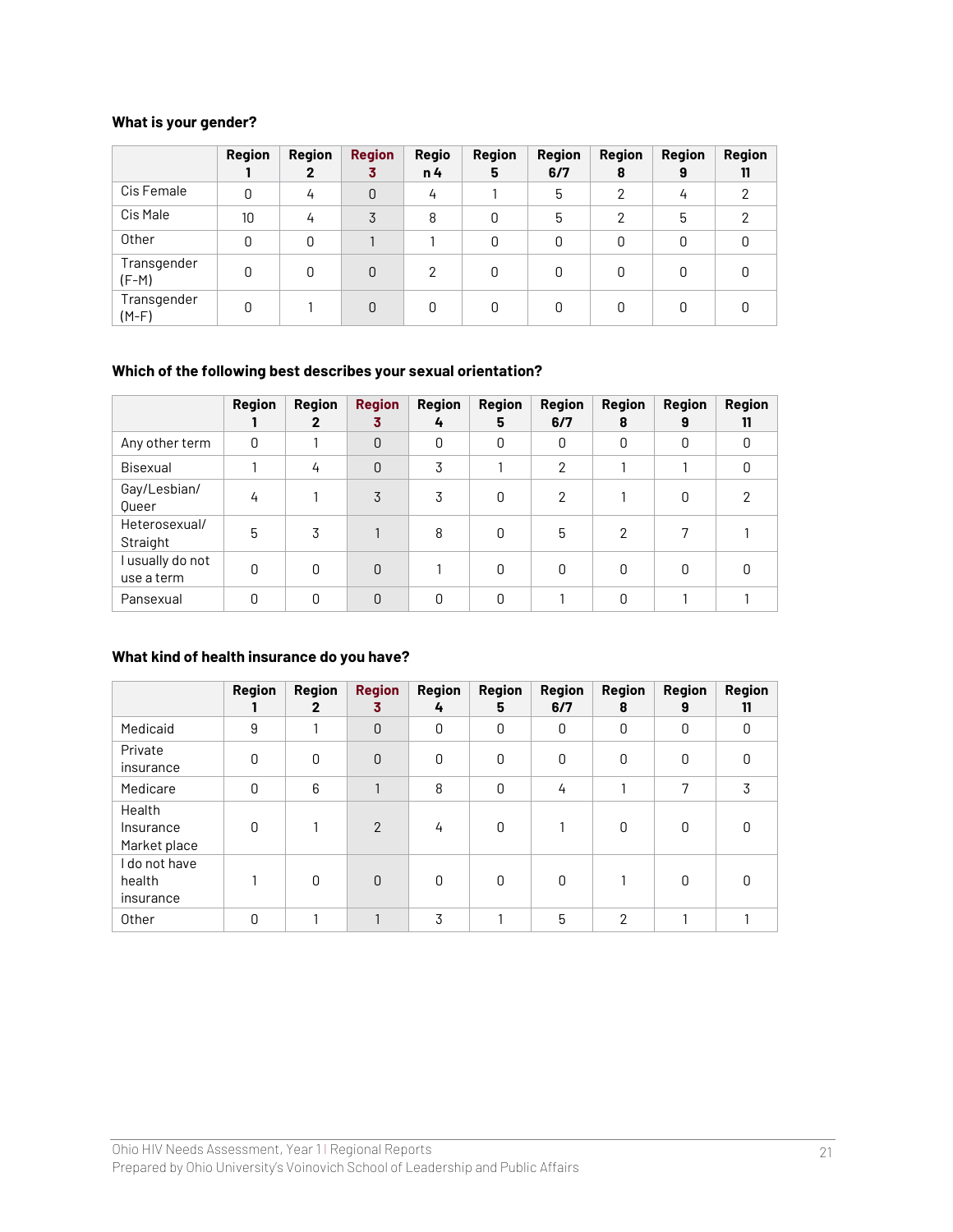|   | Region | Region<br>2   | <b>Region</b><br>3 | Region<br>4 | Region<br>5 | <b>Region</b><br>6/7 | <b>Region</b><br>8 | Region<br>9 | <b>Region</b><br>11 |
|---|--------|---------------|--------------------|-------------|-------------|----------------------|--------------------|-------------|---------------------|
|   | 3      | 4             | $\overline{4}$     | 4           | 0           | 2                    |                    | 3           |                     |
| 2 | 5      | $\mathcal{P}$ | $\mathcal{P}$      | 5           | $\Omega$    | 2                    | 3                  | 2           |                     |
| 3 | U      |               |                    | 4           | 0           | 3                    | 0                  |             | U                   |
| 4 |        | $\Omega$      | $\Omega$           |             | 0           | 0                    | 0                  |             | O                   |
| 5 |        |               |                    | O           | 0           |                      | $\Omega$           | Ŋ           | U                   |
| 6 | U      | U             | $\Omega$           | $\Omega$    |             | O                    | $\cap$             | 2           |                     |
| 7 | U      |               |                    | U           | $\Omega$    |                      | $\bigcap$          | U           | U                   |
| 8 | n      | U             | $\cap$             | U           | $\Omega$    |                      | U                  |             |                     |

#### **Including yourself, how many family members live in your household?**

#### **What is the total yearly income of your household?**

|                                  | <b>Region</b> | Region<br>$\mathbf{2}$ | <b>Region</b><br>3 | <b>Region</b><br>4 | Region<br>5 | <b>Region</b><br>6/7 | Region<br>8 | Region<br>9    | Region<br>11 |
|----------------------------------|---------------|------------------------|--------------------|--------------------|-------------|----------------------|-------------|----------------|--------------|
| \$100,000 and<br>over            | 0             | 0                      | $\overline{0}$     | 1                  | 0           | 1                    | 0           | 1              | $\mathbf 0$  |
| \$15,000 to<br>\$24,999          |               | 1                      | $\overline{0}$     | 4                  | 0           | $\overline{2}$       | 0           | 1              | $\mathbf 0$  |
| \$25,000 to<br>\$34,999          |               | 0                      | $\overline{0}$     | 0                  | 0           | 1                    | 0           | $\mathbf{1}$   | $\mathbf 0$  |
| \$35,000 to<br>\$49,999          | 0             | 0                      | $\overline{0}$     | $\mathbf{2}$       | 0           | 0                    |             | $\overline{2}$ |              |
| \$50,000 to<br>\$74,999          |               | 0                      | $\overline{0}$     | 0                  | 0           | 1                    | 1           | 0              | $\mathbf 0$  |
| \$75,000 to<br>\$99,999          | $\mathbf 0$   | 1                      | $\overline{2}$     | 1                  | 0           | 0                    | 0           | 0              | $\mathbf 0$  |
| No Answer<br>Given/Don't<br>Know | 0             | $\overline{2}$         | $\mathbf{1}$       | $\overline{2}$     |             | 2                    |             | 0              | 0            |
| Under \$15,000                   | 7             | 5                      | 1                  | 4                  | 0           | 2                    | 1           | 4              | 3            |

#### **What is the highest level of schooling you have completed?**

|                                         | <b>Region</b><br>н | <b>Region</b><br>$\mathbf{2}$ | <b>Region</b><br>3 | <b>Region</b><br>4 | <b>Region</b><br>5 | <b>Region</b><br>6/7 | <b>Region</b><br>8 | <b>Region</b><br>9 | <b>Region</b><br>11 |
|-----------------------------------------|--------------------|-------------------------------|--------------------|--------------------|--------------------|----------------------|--------------------|--------------------|---------------------|
| Associate's<br>degree                   | $\mathbf{0}$       | 0                             | $\mathbf{0}$       | 0                  | 0                  | 0                    | 0                  | 0                  | 2                   |
| College<br>graduate                     |                    | 0                             | $\Omega$           | $\overline{2}$     | $\Omega$           | 0                    | $\overline{2}$     |                    |                     |
| Graduate<br>degree                      | 0                  |                               | 1                  | 2                  | $\mathbf 0$        | $\mathbf 0$          | 0                  |                    | 0                   |
| High school or<br>GED                   | 5                  | 4                             | $\overline{2}$     | 5                  | 0                  | 4                    |                    | $\overline{2}$     |                     |
| Less than high<br>school                | $\mathbf{0}$       | 2                             | $\overline{0}$     | $\overline{2}$     | 0                  | 0                    | $\Omega$           | $\overline{2}$     | $\Omega$            |
| Some college<br>or vocational<br>school | 4                  | $\overline{2}$                |                    | 4                  |                    | 5                    | 0                  | 3                  | O                   |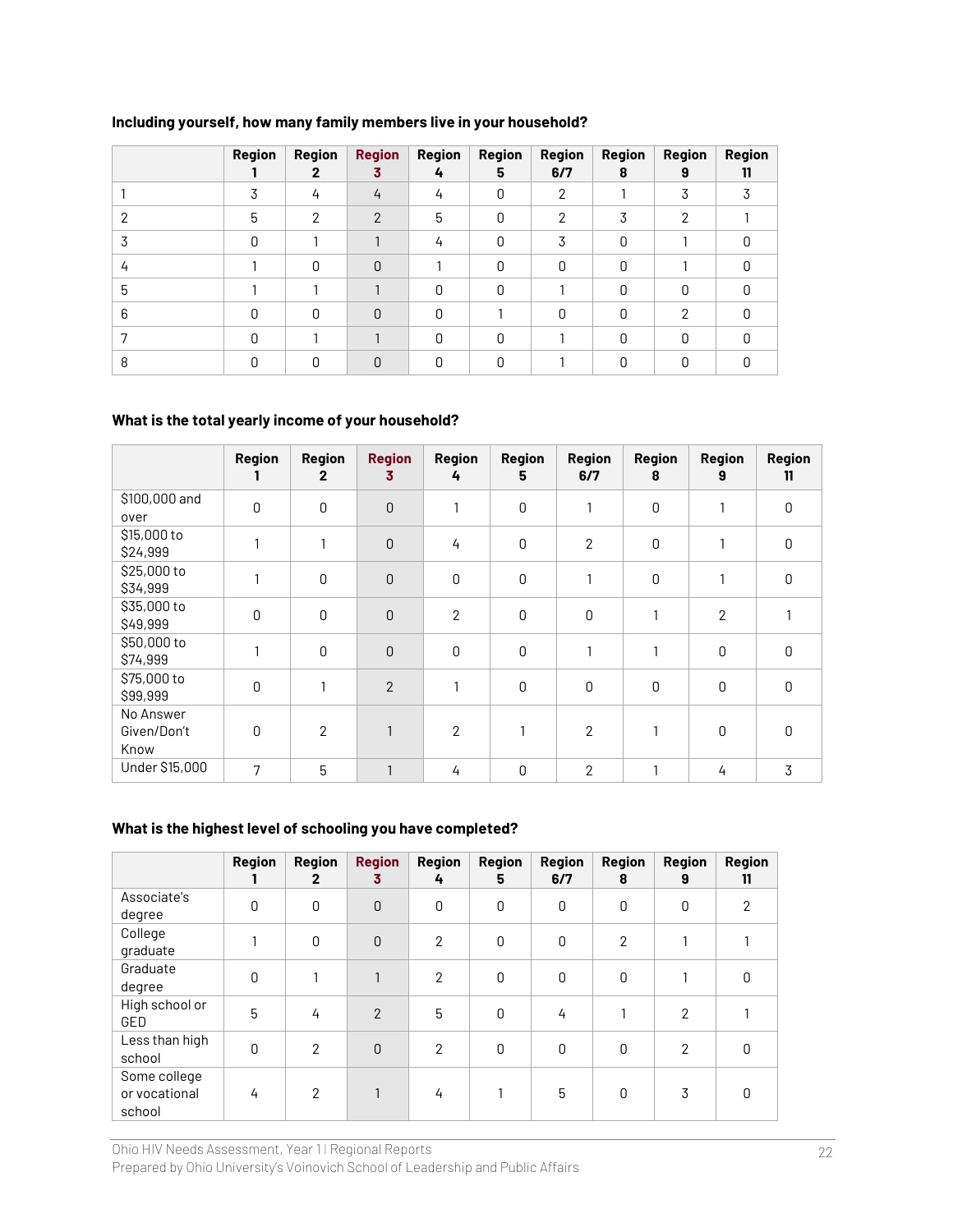#### **Have you ever used injection drugs?**

|     | Region | Region | <b>Region</b> | Region | Region | Region<br>6/7 | Region | Region | Region<br> |
|-----|--------|--------|---------------|--------|--------|---------------|--------|--------|------------|
| No  |        |        |               | 14     |        | 10            |        |        |            |
| Yes |        |        |               |        |        |               |        |        |            |

#### **How often do you have a drink containing alcohol?**

|                           | <b>Region</b> | Region<br>2 | <b>Region</b><br>3 | Region<br>4 | Region<br>5 | Region<br>6/7 | Region<br>8 | Region<br>9 | Region<br>11 |
|---------------------------|---------------|-------------|--------------------|-------------|-------------|---------------|-------------|-------------|--------------|
| 2-3 times a<br>week       | 2             |             |                    | 3           | 0           | 2             | 0           | 3           | O            |
| 2-4 times a<br>month      |               |             | 2                  | 5           | 0           | 3             |             |             |              |
| 4 or more<br>times a week |               | 3           | $\Omega$           | 2           | 0           |               | O           | O           |              |
| Monthly or less           | 2             | 3           | $\Omega$           | 3           |             | 4             | $\Omega$    | 3           | റ            |
| Never                     | 4             |             |                    | າ           | 0           |               |             |             |              |

#### **Overall, how would you rate your health?**

|           | Region | Region | <b>Region</b><br>3 | <b>Region</b><br>4 | <b>Region</b><br>5 | <b>Region</b><br>6/7 | Region<br>8 | <b>Region</b><br>9 | Region<br>11 |
|-----------|--------|--------|--------------------|--------------------|--------------------|----------------------|-------------|--------------------|--------------|
| Excellent |        |        | $\Omega$           |                    | 0                  | っ                    | っ           | O                  |              |
| Very good |        |        | 0                  |                    | 0                  | 0                    |             |                    |              |
| Good      |        | 5      | 2                  | 6                  |                    | 6                    | O           | 5                  |              |
| Fair      |        |        |                    |                    | 0                  |                      |             |                    |              |
| Poor      |        |        | $\Omega$           |                    |                    |                      |             |                    |              |

## **I feel sympathetic toward individuals living with HIV/AIDS**

|                       | <b>Region</b> | Region<br>2 | <b>Region</b><br>3 | Region<br>4 | <b>Region</b><br>5 | <b>Region</b><br>6/7 | Region<br>8 | Region<br>9 | Region<br>11 |
|-----------------------|---------------|-------------|--------------------|-------------|--------------------|----------------------|-------------|-------------|--------------|
| Strongly<br>Disagree  | 8             |             | $\mathfrak{p}$     | 9           |                    | 10                   | 4           |             | 4            |
| Somewhat<br>Disagree  | 0             | 4           |                    | 5           | 0                  | 0                    | 0           | 5           |              |
| Somewhat<br>Agree     |               |             | 0                  | 0           | 0                  | Ŋ                    | Ŋ           |             |              |
| <b>Strongly Agree</b> |               |             | $\Omega$           |             | 0                  | 0                    | O           |             |              |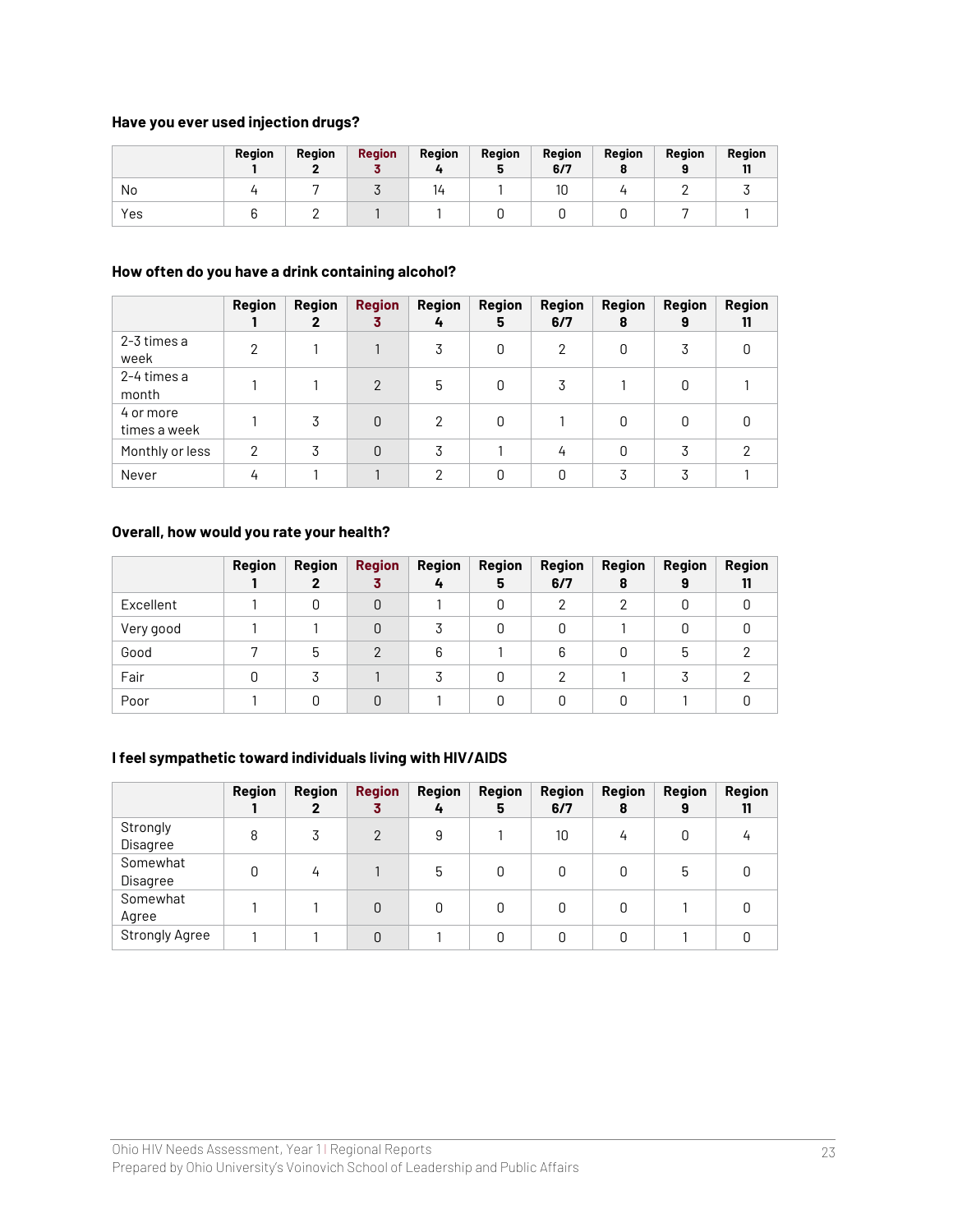#### **I feel angry toward individuals living with HIV/AIDS**

|                       | Region | Region<br>2 | <b>Region</b><br>3 | Region<br>4 | <b>Region</b><br>5 | <b>Region</b><br>6/7 | Region<br>8 | <b>Region</b><br>9 | <b>Region</b><br>11 |
|-----------------------|--------|-------------|--------------------|-------------|--------------------|----------------------|-------------|--------------------|---------------------|
| Strongly<br>Disagree  | 0      |             | 0                  | 0           | 0                  | 0                    | 0           | 0                  |                     |
| Somewhat<br>Disagree  | 0      |             | $\Omega$           | 0           | 0                  | 0                    | 0           | 0                  |                     |
| Somewhat<br>Agree     | 0      | 3           | $\Omega$           | 2           | 0                  | 0                    |             | 0                  |                     |
| <b>Strongly Agree</b> | 10     | 5           | 4                  | 13          |                    | 10                   |             |                    |                     |

#### **I feel afraid of individuals living with HIV/AIDS**

|                       | <b>Region</b> | Region<br>2 | <b>Region</b><br>3 | <b>Region</b><br>4 | <b>Region</b><br>5 | <b>Region</b><br>6/7 | <b>Region</b><br>8 | <b>Region</b><br>9 | Region<br>11 |
|-----------------------|---------------|-------------|--------------------|--------------------|--------------------|----------------------|--------------------|--------------------|--------------|
| Strongly<br>Disagree  | 0             | 0           | 0                  | 0                  | 0                  | 0                    | 0                  | 0                  |              |
| Somewhat<br>Disagree  | 0             | 2           | 0                  |                    | 0                  | 0                    | 0                  | 0                  |              |
| Somewhat<br>Agree     |               | 4           | 0                  | 3                  | 0                  | 4                    | 4                  | 0                  |              |
| <b>Strongly Agree</b> | 9             |             | 4                  | 11                 |                    | 5                    | 5                  | 6                  | ⌒            |

#### **I feel disgusted by individuals living with HIV/AIDS**

|                       | <b>Region</b> | Region<br>2 | <b>Region</b><br>3 | <b>Region</b><br>4 | Region<br>5 | <b>Region</b><br>6/7 | Region<br>8 | Region<br>9 | Region<br>11 |
|-----------------------|---------------|-------------|--------------------|--------------------|-------------|----------------------|-------------|-------------|--------------|
| Strongly<br>Disagree  | 0             |             | $\Omega$           | 0                  | 0           | 0                    |             |             |              |
| Somewhat<br>Disagree  | 0             |             | $\Omega$           | 0                  | 0           | 0                    | 0           | 0           |              |
| Somewhat<br>Agree     | 0             | 3           | $\Omega$           |                    | 0           |                      |             |             |              |
| <b>Strongly Agree</b> | 10            | 4           | 4                  | 13                 |             | 8                    |             |             |              |

#### **People with HIV/AIDS should be legally separated from others to protect the public health**

|                       | Region | Region<br>2   | <b>Region</b><br>3 | <b>Region</b><br>4 | <b>Region</b><br>5 | <b>Region</b><br>6/7 | Region<br>8 | Region<br>9 | <b>Region</b><br>11 |
|-----------------------|--------|---------------|--------------------|--------------------|--------------------|----------------------|-------------|-------------|---------------------|
| Strongly<br>Disagree  | 0      | $\mathcal{P}$ | $\Omega$           |                    | 0                  | 0                    | 0           | 0           | Ŋ                   |
| Somewhat<br>Disagree  | 0      |               | $\Omega$           |                    | 0                  | 0                    |             |             |                     |
| Somewhat<br>Agree     | 0      | 4             | $\Omega$           |                    | 0                  | 0                    | 0           |             | Ω                   |
| <b>Strongly Agree</b> | 10     | $\mathcal{P}$ | 4                  | 13                 |                    | 10                   | 3           | 5           | 4                   |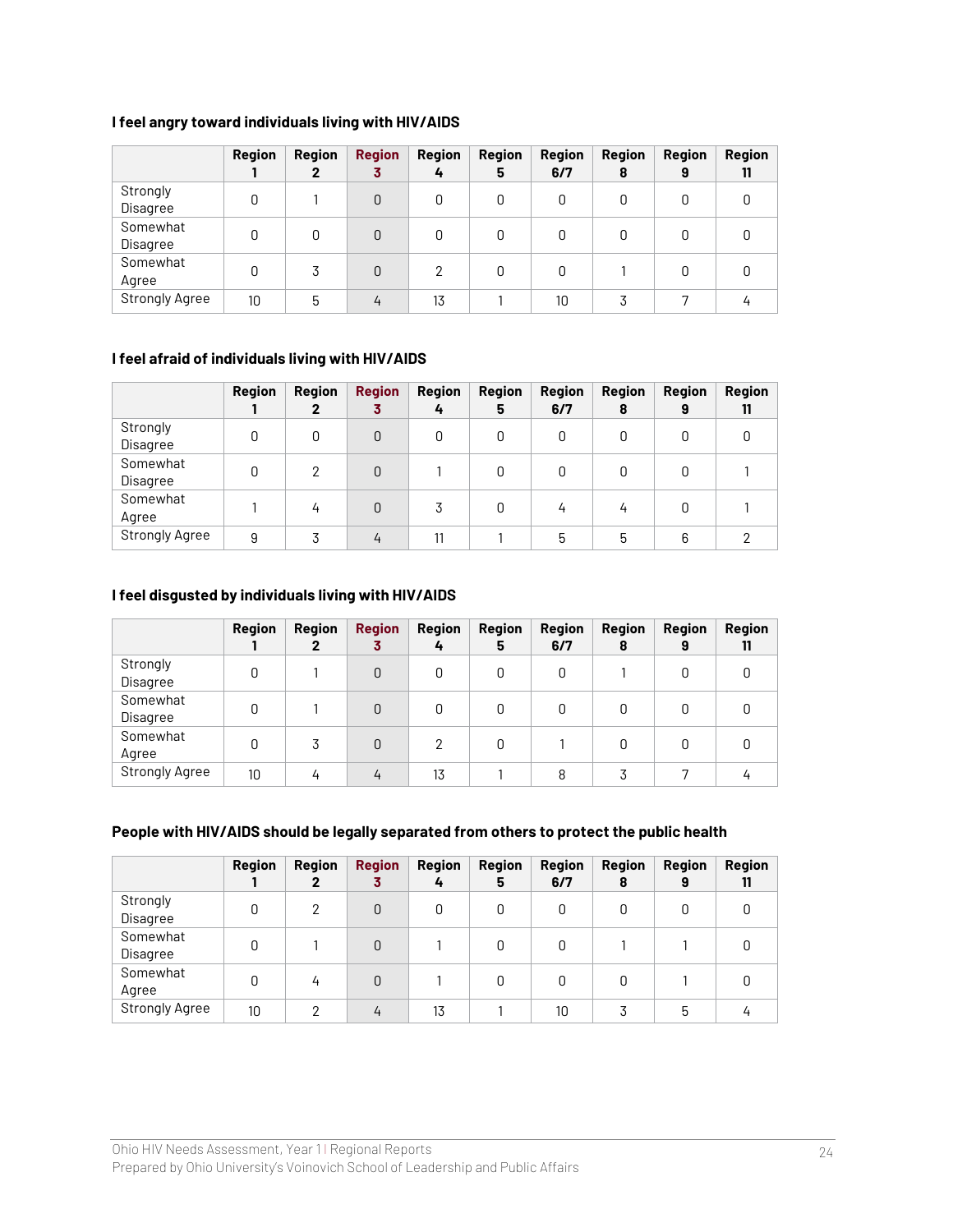|                       | Region | Region<br>2   | <b>Region</b><br>3 | Region<br>4 | <b>Region</b><br>5 | Region<br>6/7 | Region<br>8 | Region<br>9 | <b>Region</b><br>11 |
|-----------------------|--------|---------------|--------------------|-------------|--------------------|---------------|-------------|-------------|---------------------|
| Strongly<br>Disagree  | 0      | $\mathcal{P}$ | 0                  |             |                    | 0             |             | 0           |                     |
| Somewhat<br>Disagree  |        | 2             | 0                  | 0           | 0                  | 0             |             | っ           |                     |
| Somewhat<br>Agree     | ↷      |               | 0                  | 2           | 0                  | 0             | 0           | 0           |                     |
| <b>Strongly Agree</b> |        | 4             | 4                  | 12          |                    | 10            |             | 5           | 4                   |

#### **The names of people with HIV/AIDS should be made public so that others can avoid them**

#### **Women who are pregnant should be required to get tested for HIV in order to protect the health of their newborn baby**

| Level of<br><b>Agreement</b> | Region | Region<br>$\mathbf{2}$ | <b>Region</b><br>3 | Region<br>4 | Region<br>5 | <b>Region</b><br>6/7 | Region<br>8 | Region<br>9 | <b>Region</b><br>11 |
|------------------------------|--------|------------------------|--------------------|-------------|-------------|----------------------|-------------|-------------|---------------------|
| Strongly<br>Disagree         | 4      | 5                      | $\overline{2}$     | 8           |             | 4                    | 2           | າ           | ⌒                   |
| Somewhat<br>Disagree         | 3      | 3                      |                    | 4           | 0           | 3                    | 0           |             |                     |
| Somewhat<br>Agree            | っ      | U                      | $\Omega$           |             | 0           |                      |             |             |                     |
| <b>Strongly Agree</b>        |        |                        |                    | C           | U           |                      | ∩           |             |                     |

#### **Most people living with HIV/AIDS don't care if they infect others with the virus**

| <b>Level of</b><br><b>Agreement</b> | Region | Region<br>2 | <b>Region</b><br>3 | Region<br>4   | Region<br>5 | <b>Region</b><br>6/7 | <b>Region</b><br>8 | <b>Region</b><br>9 | Region<br>11 |
|-------------------------------------|--------|-------------|--------------------|---------------|-------------|----------------------|--------------------|--------------------|--------------|
| Strongly<br>Disagree                | 0      |             | 0                  |               | 0           | 0                    | 0                  | 0                  | 0            |
| Somewhat<br>Disagree                | 3      | 2           | $\Omega$           |               | 0           | 0                    | 2                  |                    |              |
| Somewhat<br>Agree                   |        | 4           | $\mathcal{P}$      | $\mathcal{P}$ | 0           | 2                    | 0                  |                    |              |
| <b>Strongly Agree</b>               | 6      | ⌒           | $\mathcal{P}$      | 11            |             | 8                    | っ                  | 5                  |              |

#### **Most people living with HIV/AIDS are responsible for having their disease**

| <b>Level of</b><br><b>Agreement</b> | <b>Region</b> | Region<br>2 | <b>Region</b><br>3 | Region<br>4 | Region<br>5 | Region<br>6/7 | <b>Region</b><br>8 | <b>Region</b><br>9 | Region<br>11 |
|-------------------------------------|---------------|-------------|--------------------|-------------|-------------|---------------|--------------------|--------------------|--------------|
| Strongly<br>Disagree                |               |             | 0                  |             | 0           | 0             | 0                  |                    |              |
| Somewhat<br>Disagree                | っ             | 5           | 0                  | 6           | 0           |               | 0                  | 3                  |              |
| Somewhat<br>Agree                   | 5             | 3           |                    | 3           |             | 3             | 2                  |                    |              |
| <b>Strongly Agree</b>               | っ             | U           | 3                  | 5           | 0           | 6             | ⌒                  | ⌒                  | 4            |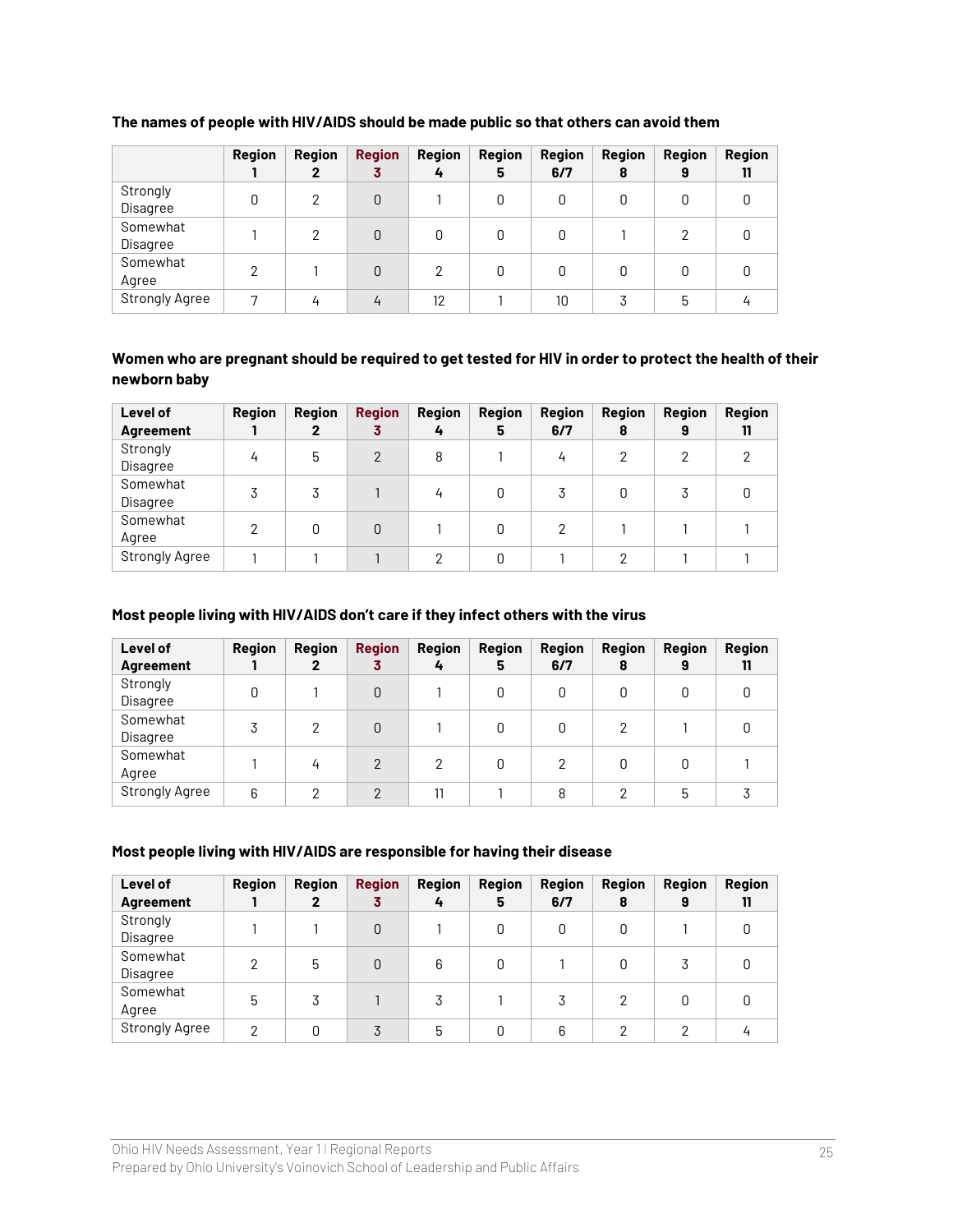| Level of              | <b>Region</b> | Region | <b>Region</b> | Region<br>4 | Region | <b>Region</b><br>6/7 | Region    | <b>Region</b> | Region |
|-----------------------|---------------|--------|---------------|-------------|--------|----------------------|-----------|---------------|--------|
| <b>Agreement</b>      |               | 2      | 3             |             | 5      |                      | 8         | 9             | 11     |
| Strongly              | 0             | 0      | $\Omega$      | 0           | 0      | 0                    | 0         | 0             |        |
| Disagree              |               |        |               |             |        |                      |           |               |        |
| Somewhat              | 0             | 0      | $\Omega$      | 0           | 0      | 0                    | 0         | 0             |        |
| Disagree              |               |        |               |             |        |                      |           |               |        |
| Somewhat              |               |        |               |             |        |                      |           |               |        |
| Agree                 |               | 3      | $\Omega$      | 5           | 0      |                      | 0         | 0             | O      |
| <b>Strongly Agree</b> | 9             | 6      | 4             | 10          |        | 9                    | <u>Li</u> |               |        |

#### **People who got HIV/AIDS through sex or drug use have gotten what they deserve**

#### **I would be uncomfortable if my child attended school where one of the students was known to be living with HIV/AIDS**

| Level of<br><b>Agreement</b> | <b>Region</b> | Region<br>2 | <b>Region</b><br>3 | Region<br>4 | Region<br>5 | <b>Region</b><br>6/7 | Region<br>8 | <b>Region</b><br>9 | <b>Region</b><br>11 |
|------------------------------|---------------|-------------|--------------------|-------------|-------------|----------------------|-------------|--------------------|---------------------|
| Strongly<br>Disagree         | N             |             | $\Omega$           | 0           | 0           | 0                    | 0           |                    |                     |
| Somewhat<br>Disagree         | っ             | 4           | $\Omega$           |             | 0           | 0                    | 0           | 0                  |                     |
| Somewhat<br>Agree            |               |             | 0                  | 2           | 0           | 3                    | 0           | 0                  |                     |
| <b>Strongly Agree</b>        | 7             | 3           | 4                  | 12          |             | 7                    | 4           | 6                  |                     |

#### **I would be uncomfortable working in an office where one of my co-workers was known to be living with HIV/AIDS**

| Level of<br><b>Agreement</b> | Region | Region<br>$\mathbf{2}$ | <b>Region</b><br>3 | Region<br>4 | Region<br>5 | Region<br>6/7 | <b>Region</b><br>8 | <b>Region</b><br>9 | Region<br>11 |
|------------------------------|--------|------------------------|--------------------|-------------|-------------|---------------|--------------------|--------------------|--------------|
| Strongly<br>Disagree         | 0      | 0                      | $\Omega$           |             |             | 0             | 0                  |                    |              |
| Somewhat<br>Disagree         |        | 2                      | $\Omega$           |             |             | 0             | 0                  |                    |              |
| Somewhat<br>Agree            |        | 3                      | $\Omega$           |             |             |               | 0                  |                    |              |
| <b>Strongly Agree</b>        | 8      | 4                      | 4                  | 13          |             | 9             | 4                  |                    |              |

#### **I would be uncomfortable shopping at a local grocery store if the owner was known to be living with HIV/AIDS**

| Level of<br><b>Agreement</b> | <b>Region</b> | Region<br>2 | <b>Region</b><br>3 | Region<br>4 | Region<br>5 | <b>Region</b><br>6/7 | Region<br>8 | <b>Region</b><br>9 | Region<br>11 |
|------------------------------|---------------|-------------|--------------------|-------------|-------------|----------------------|-------------|--------------------|--------------|
| Strongly<br>Disagree         | 0             |             | $\Omega$           | 0           | 0           | 0                    | 0           | 0                  |              |
| Somewhat<br>Disagree         |               |             | 0                  | 0           | 0           | 0                    | 0           | 0                  |              |
| Somewhat<br>Agree            |               |             | $\Omega$           | 3           | 0           |                      | O           | O                  |              |
| <b>Strongly Agree</b>        | 9             | 6           | 4                  | 12          |             | 9                    | 4           |                    |              |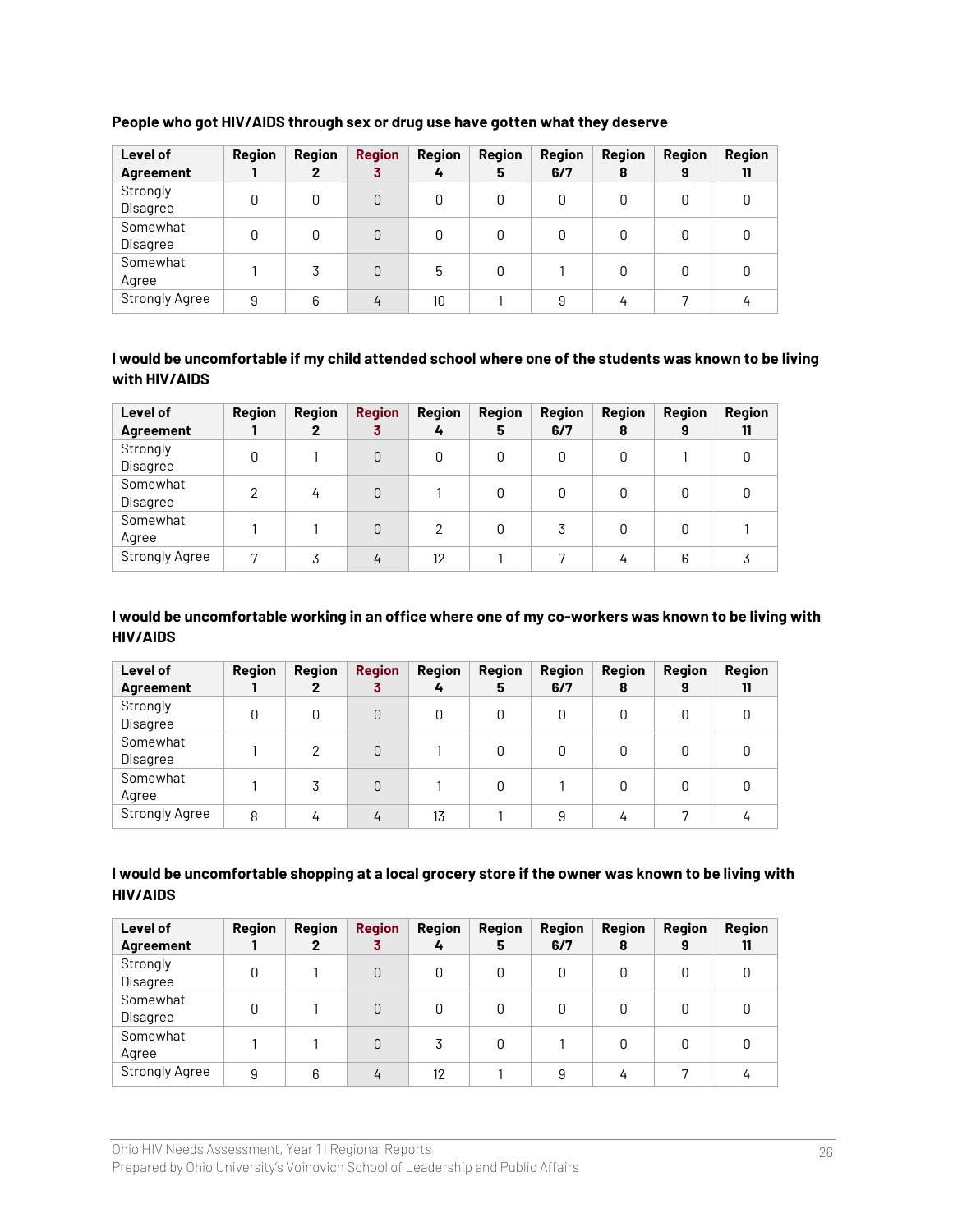| Level of              | <b>Region</b> | Region | <b>Region</b> | <b>Region</b> | Region | Region | Region | <b>Region</b> | <b>Region</b> |
|-----------------------|---------------|--------|---------------|---------------|--------|--------|--------|---------------|---------------|
| <b>Agreement</b>      |               | 2      | 3             | 4             | 5      | 6/7    | 8      | 9             | 11            |
| Strongly              |               | 3      | 0             | 0             | 0      | 0      | N      | 0             |               |
| Disagree              |               |        |               |               |        |        |        |               |               |
| Somewhat              |               | 2      | 0             | 0             |        | 0      |        | 0             |               |
| Disagree              |               |        |               |               |        |        |        |               |               |
| Somewhat              |               |        | 0             |               |        |        | 0      | 0             |               |
| Agree                 |               |        |               | 4             |        |        |        |               |               |
| <b>Strongly Agree</b> | 8             |        | 4             | 11            |        | 8      |        | 6             |               |

#### **I would be uncomfortable going to a doctor if he/she was known to be living with HIV/AIDS**

#### **Coughing and sneezing DO NOT spread HIV**

| Response   | Region | Region | <b>Region</b><br>u | Region<br>4 | <b>Region</b><br>5 | Region<br>6/7 | Region | Region<br>9 | <b>Region</b> |
|------------|--------|--------|--------------------|-------------|--------------------|---------------|--------|-------------|---------------|
| True       |        |        |                    | 12          |                    |               |        |             |               |
| False      |        |        |                    |             |                    |               |        |             |               |
| don't know |        |        |                    |             |                    |               |        |             |               |

#### **A person can get HIV by sharing a glass of water with someone who has HIV**

| <b>Response</b> | <b>Region</b> | Region | <b>Region</b> | <b>Region</b> | <b>Region</b><br>Ð | <b>Region</b><br>6/7 | <b>Region</b> | Region | Region |
|-----------------|---------------|--------|---------------|---------------|--------------------|----------------------|---------------|--------|--------|
| True            |               |        |               |               |                    |                      |               |        |        |
| False           |               |        |               | 15            |                    |                      |               |        |        |
| don't know      |               |        |               |               |                    |                      |               |        |        |

#### **Pulling out the penis before a man climaxes/cums keeps a woman from getting HIV during sex**

| <b>Response</b> | <b>Region</b> | Region | <b>Region</b><br>o | <b>Region</b><br>4 | <b>Region</b><br>5 | <b>Region</b><br>6/7 | <b>Region</b> | <b>Region</b> | Reajon |
|-----------------|---------------|--------|--------------------|--------------------|--------------------|----------------------|---------------|---------------|--------|
| True            |               |        |                    |                    |                    |                      |               |               |        |
| False           |               |        |                    |                    |                    |                      | 4             |               |        |
| don't know      |               |        |                    |                    |                    |                      |               |               |        |

#### **A woman can get HIV if she has anal sex with a man**

| <b>Response</b> | <b>Region</b> | Region | <b>Region</b><br>u | Region | Region<br>Ð | <b>Region</b><br>6/7 | <b>Region</b> | Region | Reajon |
|-----------------|---------------|--------|--------------------|--------|-------------|----------------------|---------------|--------|--------|
| True            |               |        |                    | 14     |             |                      |               |        |        |
| False           |               |        |                    |        |             |                      |               |        |        |
| don't know      |               |        |                    |        |             |                      |               |        |        |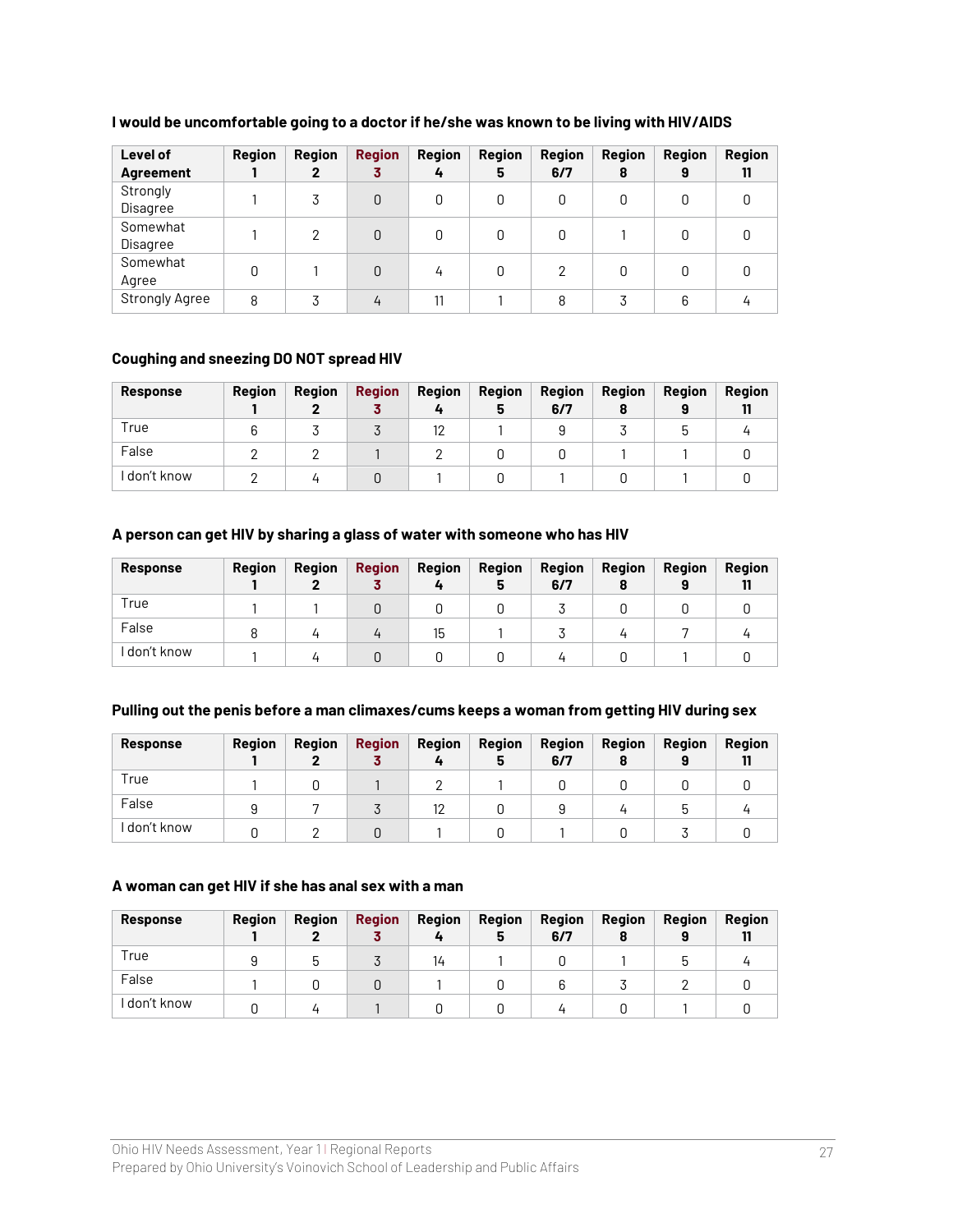| <b>Response</b> | <b>Region</b> | Region | <b>Region</b> | Region | Region<br>Ð | <b>Region</b><br>6/7 | Region | Region | <b>Region</b> |
|-----------------|---------------|--------|---------------|--------|-------------|----------------------|--------|--------|---------------|
| True            |               |        |               |        |             |                      |        |        |               |
| False           |               |        | 4             | 14     |             |                      |        |        |               |
| don't know      |               |        |               |        |             |                      |        |        |               |

#### **Showering, or washing one's genitals/private parts, after sex keeps a person from getting HIV**

#### **All pregnant women infected with HIV will have babies born with HIV**

| <b>Response</b> | <b>Region</b> | Region | <b>Region</b> | <b>Region</b> | <b>Region</b><br>Ð | <b>Region</b><br>6/7 | Region | Region | <b>Region</b> |
|-----------------|---------------|--------|---------------|---------------|--------------------|----------------------|--------|--------|---------------|
| True            |               |        |               |               |                    |                      |        |        |               |
| False           |               |        | $\mu$         |               |                    |                      |        |        |               |
| don't know      |               |        |               |               |                    |                      |        |        |               |

#### **People who have been infected with HIV always quickly show serious signs of being infected**

| <b>Response</b> | <b>Region</b> | Region | <b>Region</b> | <b>Region</b><br>4 | <b>Region</b><br>Ð | <b>Region</b><br>6/7 | <b>Region</b> | <b>Region</b> | <b>Region</b> |
|-----------------|---------------|--------|---------------|--------------------|--------------------|----------------------|---------------|---------------|---------------|
| True            |               |        |               |                    |                    |                      |               |               |               |
| False           | 10            |        | 4             | 15                 |                    |                      |               |               |               |
| don't know      |               |        |               |                    |                    |                      |               |               |               |

#### **There is a vaccine that can stop adults from getting HIV**

| <b>Response</b> | <b>Region</b> | Region | <b>Region</b> | <b>Region</b> | <b>Region</b><br>Ð | <b>Region</b><br>6/7 | <b>Region</b> | Region | Region |
|-----------------|---------------|--------|---------------|---------------|--------------------|----------------------|---------------|--------|--------|
| True            |               | 4      |               |               |                    |                      |               |        |        |
| False           |               |        |               |               |                    |                      |               |        |        |
| don't know      |               |        |               |               |                    |                      |               |        |        |

#### **People are likely to get HIV by deep kissing, putting their tongue in their partner's mouth, if their partner has HIV**

| <b>Response</b> | <b>Region</b> | Region       | <b>Region</b> | <b>Region</b><br>4 | <b>Region</b><br>5 | Region<br>6/7 | Region | <b>Region</b> | <b>Region</b> |
|-----------------|---------------|--------------|---------------|--------------------|--------------------|---------------|--------|---------------|---------------|
| True            |               |              |               |                    |                    |               |        |               |               |
| False           |               |              | $\mu$         | 10                 |                    | ט             |        |               |               |
| don't know      |               | $\mathbf{u}$ |               |                    |                    |               |        |               |               |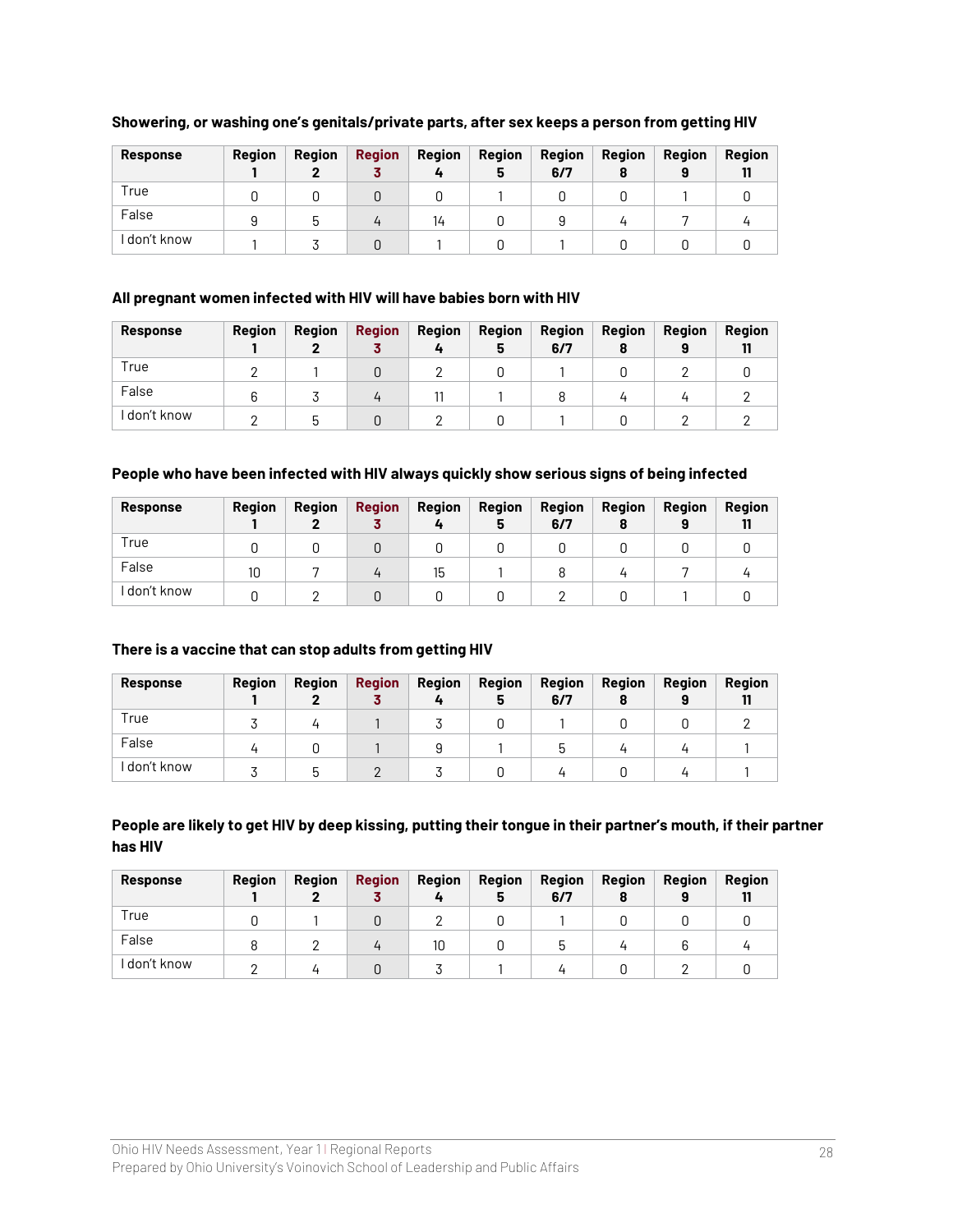#### **A woman cannot get HIV if she has sex during her period**

| <b>Response</b> | <b>Region</b> | Region | <b>Region</b><br>u | Region<br>4 | Region<br>Ð | <b>Region</b><br>6/7 | Region<br>8 | <b>Region</b> | <b>Region</b> |
|-----------------|---------------|--------|--------------------|-------------|-------------|----------------------|-------------|---------------|---------------|
| True            |               |        |                    |             |             |                      |             |               |               |
| False           | 10            |        | 4                  | 10          |             |                      |             |               |               |
| don't know      |               |        |                    |             |             |                      |             |               |               |

#### **There is a female condom that can help decrease a woman's chance of getting HIV**

| <b>Response</b> | Region | Region | <b>Region</b> | Region<br>4 | <b>Region</b><br>Ð | Region<br>6/7 | <b>Region</b> | <b>Region</b> | Region |
|-----------------|--------|--------|---------------|-------------|--------------------|---------------|---------------|---------------|--------|
| True            |        |        |               |             |                    |               |               |               |        |
| False           |        |        |               |             |                    |               |               |               |        |
| don't know      |        |        |               |             |                    |               |               |               |        |

#### **A natural skin condom works better against HIV than a latex condom does**

| <b>Response</b> | <b>Region</b> | Region | <b>Region</b><br>υ | <b>Region</b><br>4 | <b>Region</b><br>Ð | <b>Region</b><br>6/7 | Region<br>8 | <b>Region</b> | <b>Region</b> |
|-----------------|---------------|--------|--------------------|--------------------|--------------------|----------------------|-------------|---------------|---------------|
| True            |               |        |                    |                    |                    |                      |             |               |               |
| False           | 5             |        |                    |                    |                    | ხ                    |             |               |               |
| don't know      | 5             | ь      |                    |                    |                    |                      |             |               |               |

#### **A person will NOT get HIV if she or he is taking antibiotic**

| <b>Response</b> | <b>Region</b> | Region | <b>Region</b> | Region | <b>Region</b><br>Ð | <b>Region</b><br>6/7 | Region | Region | <b>Region</b> |
|-----------------|---------------|--------|---------------|--------|--------------------|----------------------|--------|--------|---------------|
| True            |               |        |               |        |                    |                      |        |        |               |
| False           | 10            |        | 4             | 13     |                    |                      |        |        |               |
| don't know      |               |        |               |        |                    |                      |        |        |               |

#### **Having sex with more than one partner can increase a person's chance of being infected with HIV**

| <b>Response</b> | <b>Region</b> | Region | <b>Region</b><br>u | Region<br>4 | <b>Region</b><br>э | <b>Region</b><br>6/7 | Region<br>8 | <b>Region</b> | <b>Region</b> |
|-----------------|---------------|--------|--------------------|-------------|--------------------|----------------------|-------------|---------------|---------------|
| True            | 10            |        |                    | 14          |                    |                      |             |               |               |
| False           |               |        |                    |             |                    |                      |             |               |               |
| don't know      |               |        |                    |             |                    |                      |             |               |               |